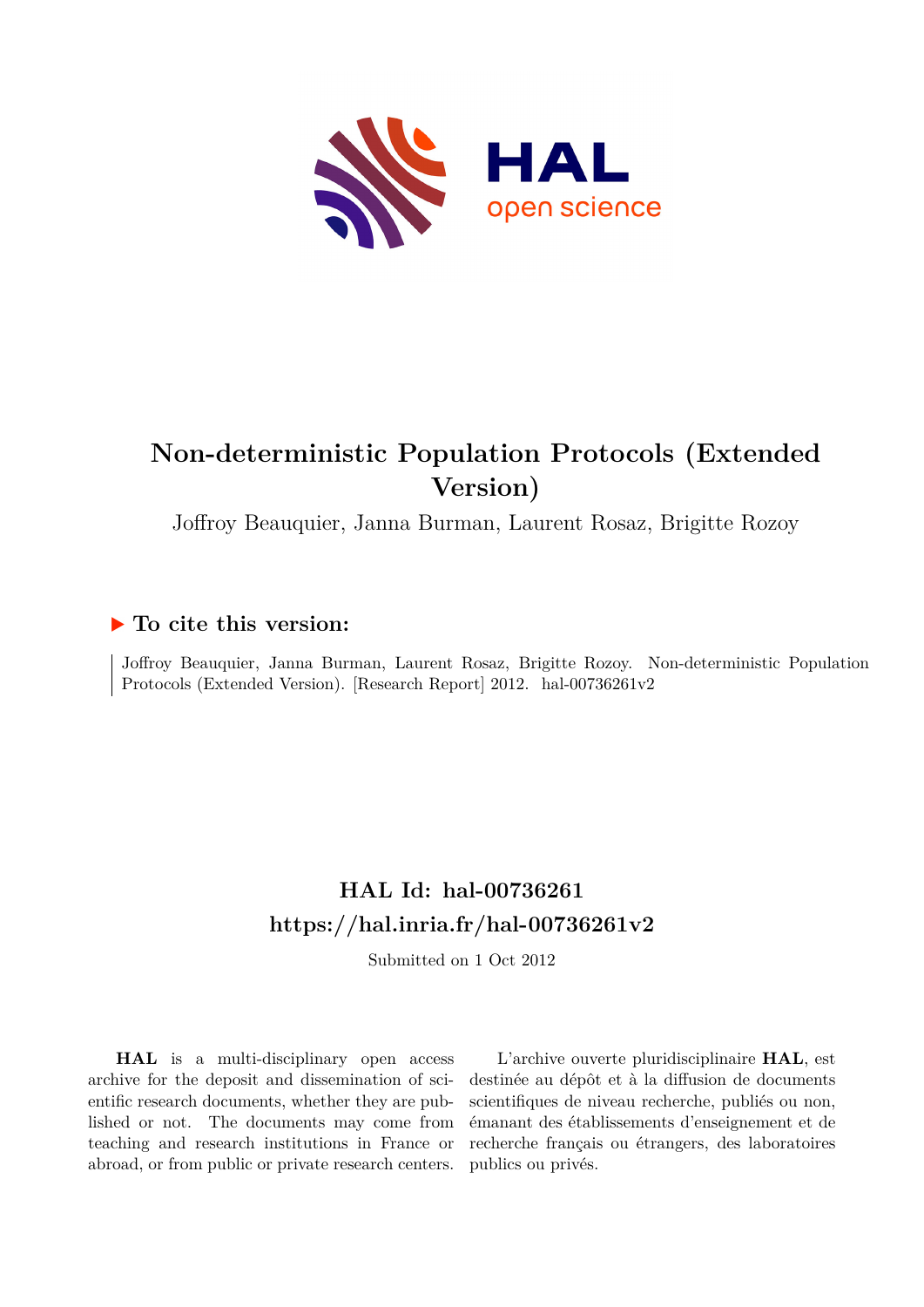## **Non-deterministic Population Protocols (Extended Version)**

Joffroy Beauquier<sup>12</sup>, Janna Burman<sup>12</sup>, Laurent Rosaz<sup>1</sup>, and Brigitte Rozoy<sup>12</sup>

 $1$  LRI - CNRS UMR 8623, Université Paris Sud XI, Bât 650, 91405 Orsay cedex, France,

*{*jb, burman, rozoy, rosaz*}*@lri.fr, fax: +33 (0)1 69 15 65 79, tel: +33 (0)1 69 15 68 60

2 INRIA Saclay - Ile de France, Grand Large project

**Abstract.** In this paper we show that, in terms of generated output languages, non-deterministic *population protocols* are strictly more powerful than deterministic ones. Analyzing the reason for this negative result, we propose two slightly enhanced models, in which non-deterministic population protocols can be *exactly* simulated by deterministic ones. First, we consider a model in which interactions are not only between couples of agents, but also between triples and in which non-uniform initial states are allowed. We generalize this transformation and we prove a general property for a model with interactions between any number of agents. Second, we simulate any non-deterministic population protocol by a deterministic one in a model where a *configuration* can have an *empty output*.

Non-deterministic and deterministic population protocols are then compared in terms of inclusion of their output languages, that is, in terms of solvability of problems. Two transformations, which realize this inclusion, are presented. The first one uses (again) the natural model with interactions of triples, but does not need non-uniform initial states. As before, this result is generalized for the natural model with interactions between any number of agents. The second transformation is a parameterized one with parameters depending on the transition graph of the considered non-deterministic protocol and on the population.

Note that the transformations in the paper apply to a whole class of non-deterministic population protocols (for a proposed model), in contrast with the transformations proposed in previous works, which apply only to a specific sub-class of protocols (satisfying a so called "elasticity" condition).

**Keywords:** networks of mobile agents, population protocols, non-determinism vs. determinism

## **1 Introduction**

Population protocols have been introduced [2] as a computation model (of functions or predicates) for asynchronous networks of simple (anonymous, resource limited) mobile agents, interacting pairwise. A characterization of what can be computed in this model is given in [4], namely the first order predicates in Presburger arithmetic. There, the protocols are assumed to be deterministic, meaning that, when two agents interact, there is a unique executable transition. The computational power of non-deterministic population protocols has been only partially studied in [1, 5].

The question concerning the comparison, in terms of computability and expressiveness, of deterministic and non-deterministic machines is a natural question in all computation models. Concerning population protocols, this question appears at different levels.

As population protocols were originally introduced in the context of function and predicate computation [2], at the first level, the question is whether or not deterministic and non-deterministic population protocols compute the same functions and the same predicates (in the sense of [2, 4]).

The second level concerns expressiveness in general. Some common method to define *any problem* (and not only a problem of function or predicate computation) is to define a set of (correct) *execution sequences* (see, e.g., [9]). An execution of a population protocol generates an *output sequence*, each configuration being associated to an output value. Thus, a problem can be also defined by the set of (correct) output sequences. Then, a population protocol can be defined *to solve a problem*, if its (non-empty) set of output sequences is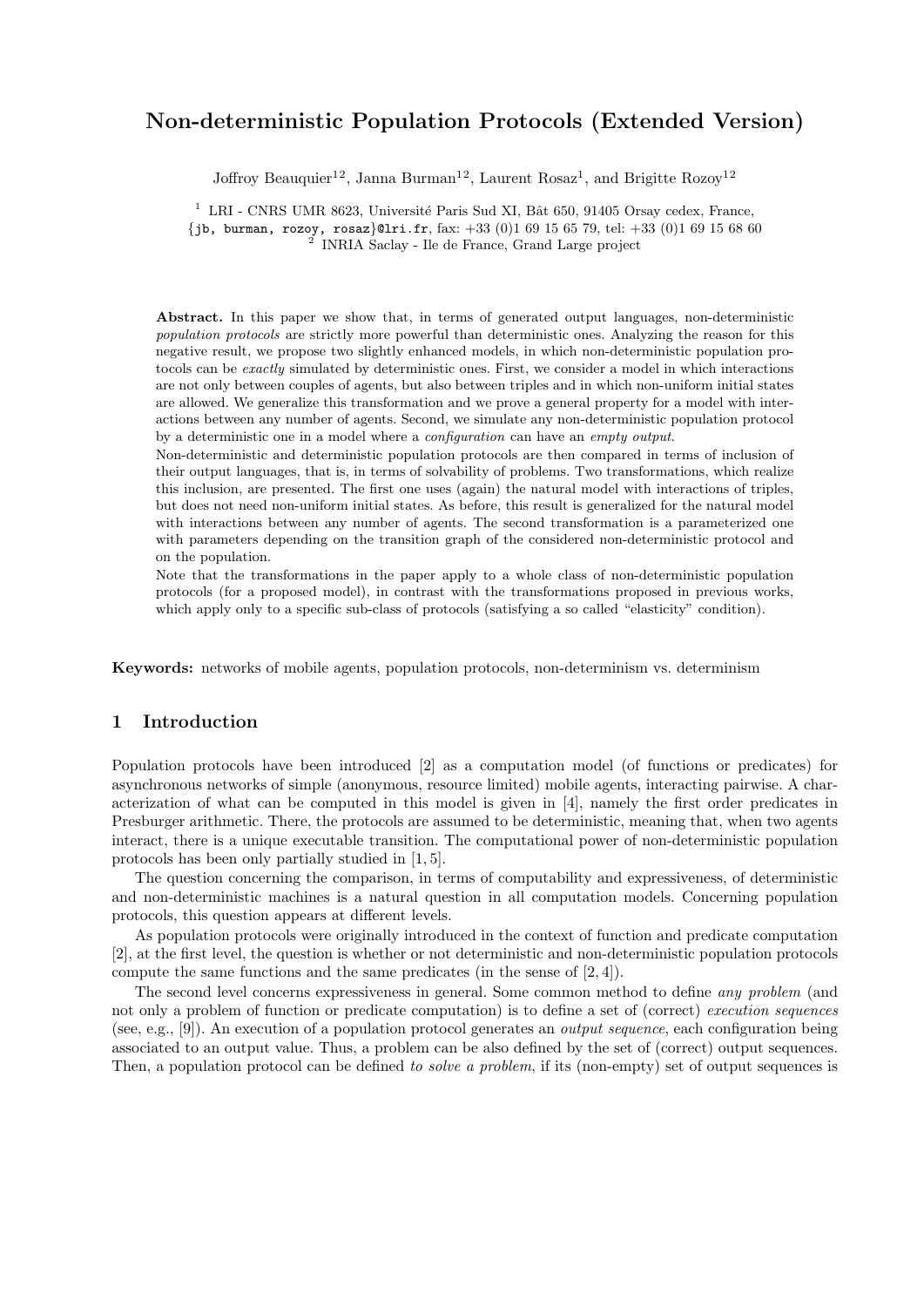included in the set of output sequences characterizing the problem.<sup>3</sup> At this level, the question is whether or not non-deterministic population protocols solve the same family of problems as the deterministic ones. In other words, are they equivalent in terms of the problems they can solve? This issue is not only theoretical. Indeed, implementing non-determinism is usually made by randomization. However, non-determinism is not randomization. Why using randomization, if a deterministic solution for the same problem is available? At the same time, designing a non-deterministic solution is sometimes easier and more elegant than the equivalent deterministic one. Thus, the availability of automatic transformers of non-deterministic protocols into deterministic ones, could be of some help for a developer. Note that such transformers are generally a by-product of the study on expressiveness.

The third level concerns the generating power of population protocols. In finite automata and language theory, a label is associated to each transition, so that an execution generates a word, and an automaton produces a language. The Rabin and Scott construction [8] shows that, in terms of generated languages, non-deterministic and deterministic finite automata are equivalent, both generating the family of regular languages. However, language theory is related to programming language analysis and compilation, so its tools and outcomes hardly apply in a model of mobile agents. For instance, the definitions of non/determinism in population protocols are very different. Even if the rules defining a population protocol are deterministic, the resulting global transition system is not, because of the unpredictable interactions assumed between the agents. What is more relevant for the study of the generating power of population protocols is to consider and compare (for *equivalence* or *inclusion*) the generated languages of output sequences.

To motivate the study on this third level, note that proving *inclusion* of the output language of a protocol in the output language of another one implies that the former protocol solves the same problem as the latter. This may appear useful in practice, as already explained before in context of solvability of problems. At the same time, having *equivalence* of generated output languages can be also of practical help. For instance, if an implementation of a deterministic version of a protocol is preferable to that of a non-deterministic one (e.g., due to some development cost reasons), it can be useful and even necessary to have the same set of output sequences generated by the corresponding deterministic protocol. For instance, one reason may be efficiency in terms of time complexity. That is, e.g., the average complexity or the complexity of prevalent execution scenarios could be much better when concerning the larger set of executions/output sequences. Another reason may be the necessity to perform statistics over the whole set of execution/output sequences that can be generated by the non-deterministic protocol. Thus, it will be helpful to study whether the deterministic version of the protocol generates the same language.

Now, we summarize what is already known and what are the new results in this paper about population protocols in terms of the three types of questions explained above. First, the question about the computational power (in terms of predicate or function computability) of non-deterministic population protocols has been already raised in [3]. One can consider it received an answer in [1], where it is actually only stated that the nondeterministic population protocols compute exactly the Presburger predicates, exactly like the deterministic ones.<sup>4</sup>

In the context of problem solvability in general, (rather than in the context of computability of predicates or functions), [5] proves that the protocols solving the, so called, *elastic problems* (*elastic behaviors*, in terms of [5]), have a deterministic counterpart solving the same problem. To define elastic problem, first, define the repetition closure of a sequence *t* as the set of sequences obtainable from *t* by repeating each element of *t* one or more times. Extend this definition to a set of sequences *O* by taking the union of repetition closures of every sequence  $t \in O$ . Then, O is said *elastic* if it is closed by repetition closure. An elastic problem is a problem characterized by an elastic set of output sequences. Note however that this result of [5] does not imply that the output language of the deterministic counterpart is included in the output language of the

<sup>&</sup>lt;sup>3</sup> One can see the terms "problem", "output sequence" and "solving a problem" as equivalent to the terms "behavior", "output trace" and "implementing a behavior", respectively. These terms are used in the literature about population protocols as well (see, e.g., [5, 6]).

<sup>&</sup>lt;sup>4</sup> In some unpublished submitted version, one can find only the sketch of proof of the statement. There, the proof uses a transformation technique also used in [5] and one can understand how a complete equivalence proof would use this transformation.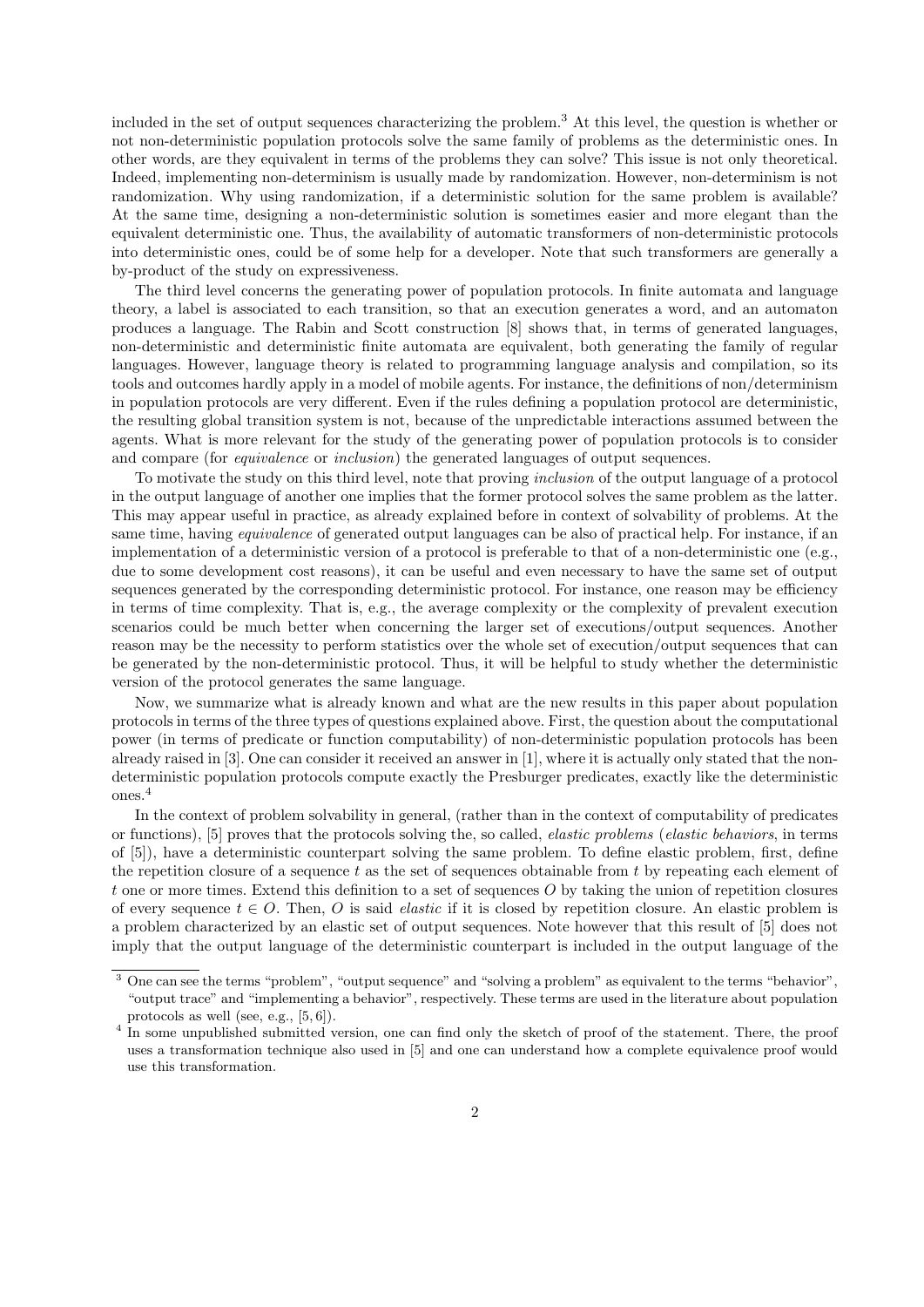given non-deterministic protocol. Still, one can deduce the following different result for some smaller class of protocols that we call *strongly elastic*.

A population protocol is strongly elastic, if for every rule  $(p, q) \rightarrow (p', q')$  of the protocol, there is an idempotent rule  $(p, q) \rightarrow (p, q)$ . Then, it can be easily deduced from [5] that, if a problem is elastic and if there exists a strongly elastic non-deterministic population protocol solving this problem, then there exists a transformation giving a deterministic population protocol solving the same problem and moreover, with an output language included in the output language of the non-deterministic protocol.

However, the transformation in [5] does not provide the equality between the output languages of the strongly elastic non-deterministic population protocol and of its deterministic transformed version. In this paper, we study a way to obtain such an equality for population protocols in general (Sec. 3). Unfortunately, we come with a counter example (Sec. 3.1). When studying carefully the reason for this negative result, it appears that a natural way for simulating the non-determinism in the transitions of a non-deterministic population protocol is to use the non-determinism in the interactions between the agents. The negative result comes from the fact that, when there are not enough possible interactions between agents, a high degree of non-determinism in the transitions cannot be simulated.

In order to circumvent this negative result, we propose (in Sec. 3.2) to increase the number of possible interactions by allowing interactions between more than two agents. Without changing the total number of agents, this allows more non-determinism. As a matter of fact, we prove that a non-deterministic population protocol with pairwise interactions can be exactly simulated by a deterministic population protocol with three agent interactions, under the assumption that the initial states of the agents may be different. We show how this result can be generalized to  $k$  agent interactions, for any integer  $k > 1$ .

A second attempt to obtain equality of output languages consists in modifying slightly the definition of what can be an output value of a configuration (Sec. 3.3). Thus, an *empty output* value for a configuration is introduced such that, when it appears in the output sequence, it is taken as an identity element. We show that, in this extended model, the equality of output languages of non-deterministic and deterministic population protocols is obtained.

The results about equality of output languages yield also results about inclusion. However, we try to weaken the assumptions (that are made to obtain equality) in order to obtain stronger results about inclusion. It happens that, when considering interactions with more than two agents, we do not need non-uniform initial agent states, as we require for obtaining equality (see Sec. 4.1). This involves that, if the model does not restrict the number of agents in the interactions, non-deterministic and deterministic population protocols are equivalent, in terms of solvability of problems.

Finally, in the original model of pairwise interactions, we extend the result of inclusion for strongly elastic population protocols to the whole class. Contrary to [5], we cannot provide a transformation that is independent from the non-deterministic population protocol it transforms. We believe that such a general transformation does not exist and we explain the reason why (see appendix). However, for getting the inclusion result, we do not need this independence. Indeed, in Sec. 4.2, we propose a parameterized transformation. The parameters are the considered non-deterministic protocol and the population (the number of agents and their interaction graph). Given these parameters, the transformation constructs a deterministic population protocol solving the same problem as the given non-deterministic one.

## **2 Basic Model and Notations**

As a basic model, we use the model of population protocols, as defined in  $[5, 6]$ . A *population*  $\hat{\mathcal{A}}$  consists of a set *A* of **n** agents together with a weakly connected directed graph  $G(A, E)$ . An agent represents a finite state sensing device and **n** is unknown to the agents. *G*(*A, E*) is called the *interaction (or communication) graph*, where  $E \subseteq A \times A$ . An edge  $(u, v) \in E$  represents the possibility of a communication (an interaction) between  $u$  and  $v$  in which  $u$  is the initiator and  $v$  is the responder.

*Population protocols* can be modeled as *transition systems*. Thus, each agent is represented by the same finite transition system. The states of agents are from a finite set *Q*. Each agent has a constant *input value* and different agents may have different input values. For simplicity and as we assume constant input values,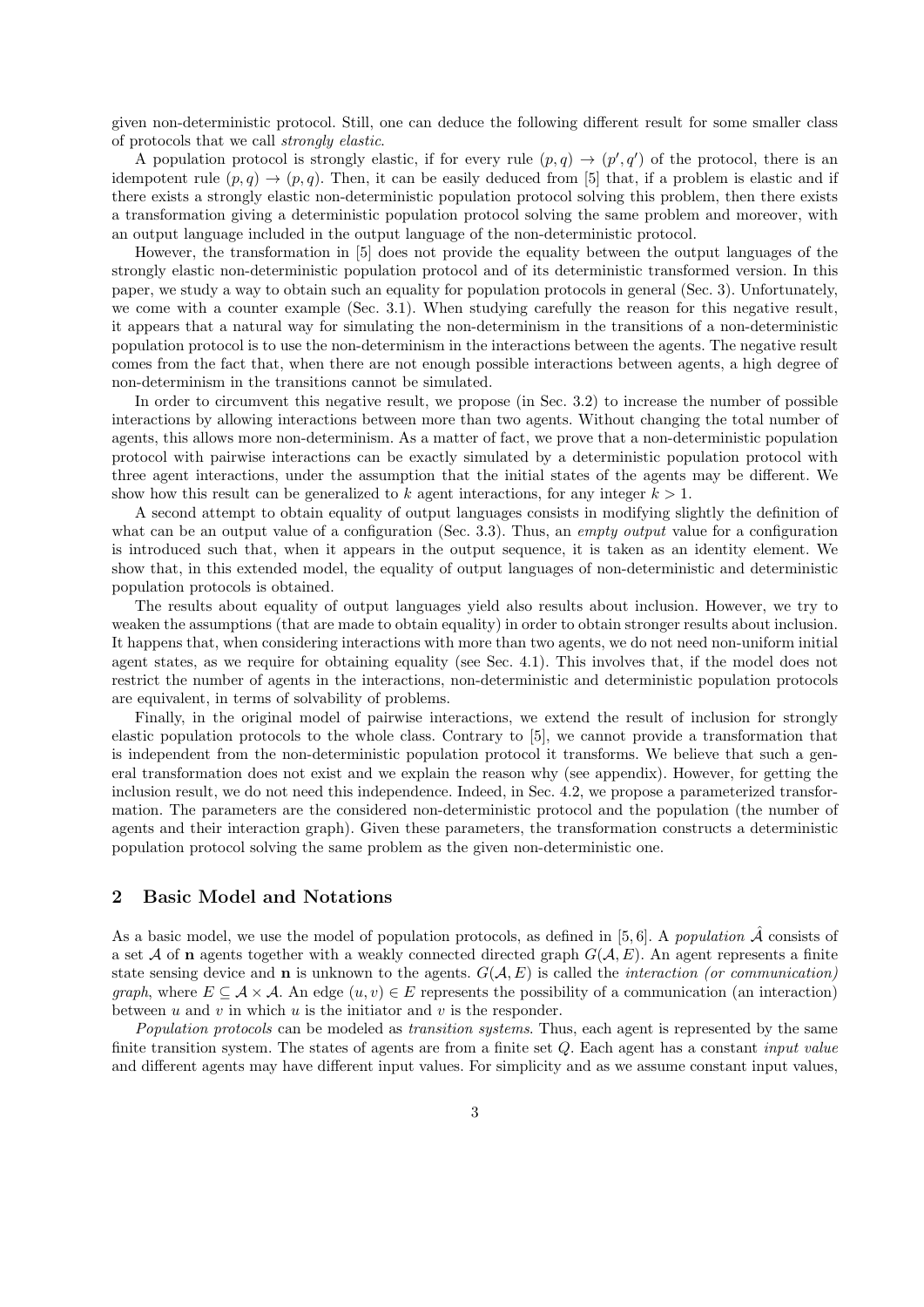we consider the inputs as a part of the state of an agent. There is an *output value* associated to each state of an agent. A transition function  $\delta$  maps each element of  $Q \times Q$  to a subset of  $Q \times Q$ . Let  $(p,q) \in Q \times Q$ . If  $(p',q')\in\delta(p,q)$ , then  $(p,q)\to(p',q')$  is called a *transition*, and  $(p,q)\to\delta(p,q)$  is called a *rule*. When, two agents  $u$ , in state  $p$ , and  $v$ , in state  $q$ , interact (meet), respectively playing the roles of initiator and responder, they execute a transition  $(p, q) \to (p', q')$  such that  $(p', q') \in \delta(p, q)$ . As a result, u changes its state from p to *p*<sup>'</sup> and *v* from *q* to *q*<sup>'</sup>. It is possible that  $p = p'$  and/or  $q = q'$ . The transition function and the protocol are *deterministic*, if  $\delta(p, q)$  always contains just one pair of states (in other words, if each rule provides just one transition). Otherwise, if  $|\delta(p,q)| = k > 1$ ,  $\delta$  and the protocol are said *non-deterministic* (then *u, v* execute one of the *k* transitions in  $\delta(p,q)$  chosen non-deterministically). Let us call *k* the *degree of non-determinism* of the rule  $(p, q) \to \delta(p, q)$ . Let  $d = \max_{(p,q) \in Q \times Q} \{ |\delta(p,q)| \}$  be the degree of non-determinism of  $\delta$  and of the protocol. For simplicity, for any non-deterministic protocol, if for some  $(p,q) \in Q \times Q, |\delta(p,q)| < d$ , we duplicate some pairs of states in  $\delta(p,q)$  in order to obtain  $|\delta(p,q)| = d$ . Thus, w.l.o.g., we assume that  $\forall (p, q) \in Q \times Q, |\delta(p, q)| = d.$ 

A population protocol is also a finite transition system whose states are called *configurations*. A *configuration* is a mapping  $C : \mathcal{A} \to Q$ . A subset of configurations  $C_0$  defines the *initial configurations*. We say that C goes to C' via pair (interaction)  $\pi = (u, v)$ , denoted  $C \stackrel{\pi}{\to} C'$ , if the pair  $(C'(u), C'(v))$  is in  $\delta(C(u), C(v))$ and for all  $w \in A \setminus \{u, v\}$ ,  $C'(w) = C(w)$ . We say that *C* can go to *C'* in one step (or *C'* is *reachable in one step* from *C*), denoted  $C \to C'$ , if  $C \stackrel{\pi}{\to} C'$  for some edge  $\pi \in E$ . If there is a sequence of configurations  $C = C_0, C_1, \ldots, C_k = C'$ , such that  $C_i \rightarrow C_{i+1}$  for all  $i, 0 \leq i \leq k$ , we say that C' is reachable from C, denoted  $C \stackrel{*}{\rightarrow} C'$ .

An *execution* is an infinite sequence of configurations  $C_0, C_1, C_2, \ldots$  such that  $C_0 \in \mathcal{C}_0$  and for each *i*,  $C_i \rightarrow C_{i+1}$ . The *output of a configuration C* is the multi-set of the output values of agents in *C*. The *output word (or the output trace)* of an execution  $e = C_0, C_1, C_2, \ldots$  is a sequence  $O_0, O_1, O_2, \ldots$  resulting from the concatenation of the successive outputs of the configurations of *e*. That is, for all  $i \geq 0$ ,  $O_i$  is the output of the configuration *C<sup>i</sup>* . The set of output words of a protocol *P* is called the *(generated) output language* of the protocol and denoted by  $L(P)$ .

Let  $P_1$  and  $P_2$  be two protocols with sets of states  $Q_1$  and  $Q_1 \times Q'$  respectively, for some set  $Q'$ . For a state  $s_2 = [s_1 \ s'] \in Q_1 \times Q'$  of  $P_2$ , where  $s_1 \in Q_1$  and  $s' \in Q'$ ,  $\Pi_{P_1}(s_2) = s_1$ . That is,  $\Pi_{P_1}(s_2)$  denotes the state of *P*<sup>1</sup> which is the projection of *s*<sup>2</sup> on *P*<sup>1</sup> (in other words, which is the mapping of *s*<sup>2</sup> to the state component of  $P_1$ ). We extend the notation of  $\Pi$  in the natural way to configurations, sets of states or configurations, rules, transitions and executions.

A *problem* is defined by some conditions on executions, or equivalently by the sub-set of the executions that satisfy the conditions. As an output word associated to an execution can be defined to be the execution sequence itself (by defining the output of each agent as being the whole state), a problem can be well defined by giving conditions only on output words. Thus, w.l.o.g. and for the sake simplicity, *we assume that a problem is defined by conditions on output words, i.e., by a sub-set B of output words*. A population protocol is said to *solve a problem*, if and only if the set of its output words  $\mathcal O$  is non-empty and each output word *o*  $\in \mathcal{O}$  satisfies the conditions defining the problem, i.e., *o*  $\in \mathcal{B}$  or equivalently,  $\mathcal{O} \subseteq \mathcal{B}$  (see, e.g., [9]).

The *transition graph*  $G(P, \mathcal{A})$  of a protocol P running in population  $\mathcal{A}$  is a directed graph whose nodes are all possible population configurations and whose edges are all possible transitions on those nodes. A strongly connected component of a directed graph is *final* iff no edge leads from a node in the component to a node outside.

As originally for population protocols, we assume a strong fairness condition on the executions that is called *global fairness*. An execution is said globally fair, if for every two configurations *C* and *C ′* such that  $C \rightarrow C'$ , if *C* occurs infinitely often in the execution, then  $C'$  also occurs infinitely often in the execution.

## **3 Results about Equality of Output Languages**

In this section, we study the strong relation of equality between the sets of output languages of deterministic and non-deterministic population protocols. First, we give a negative result (Theorem 1, Sec. 3.1) showing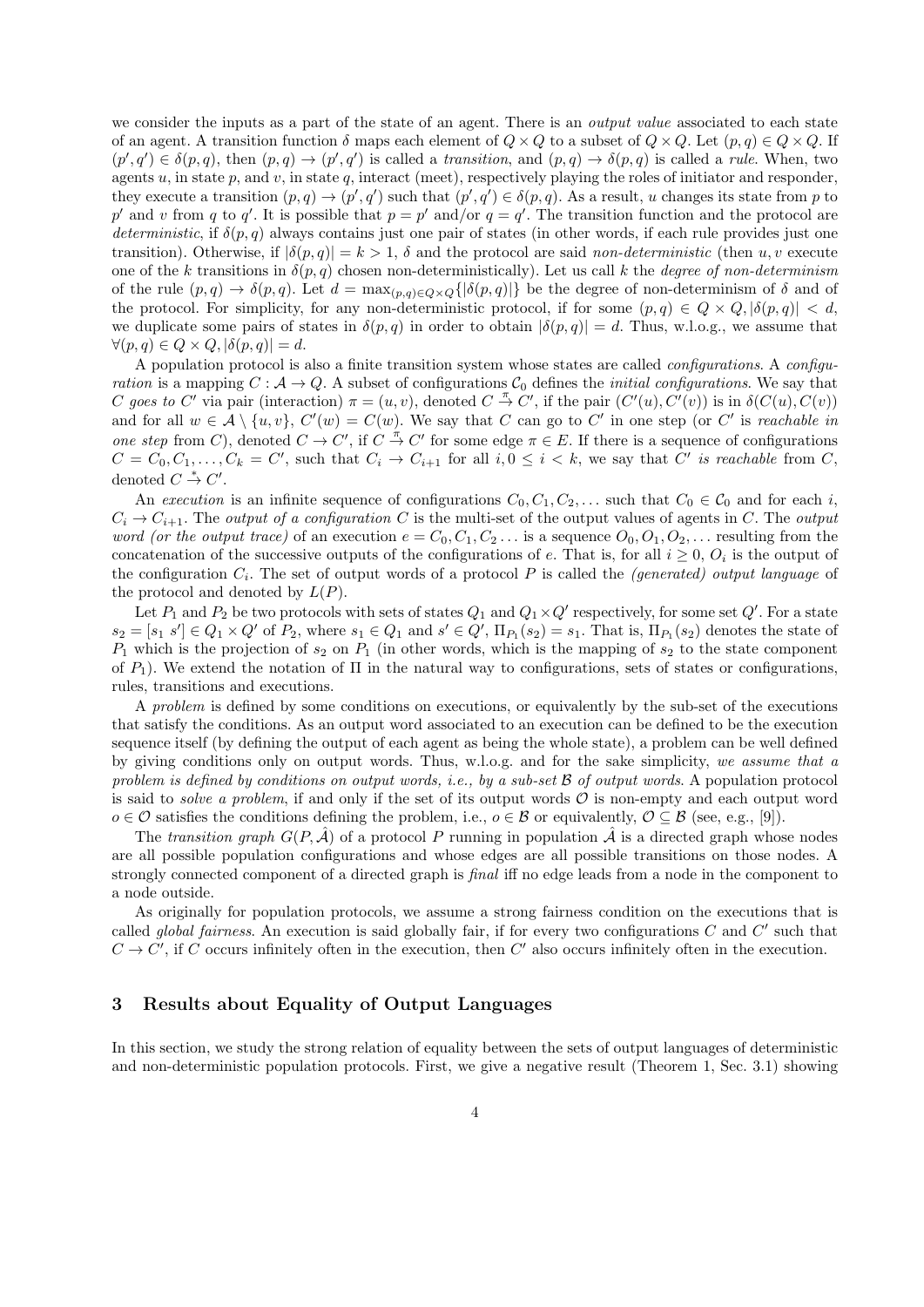that in the basic model of Sec. 2, in terms of the equality between the sets of generated output languages, nondeterministic protocols are more powerful. Then, in sections 3.2 and 3.3, we propose two model extensions that allow to circumvent this negative result.

#### **3.1 A Negative Result**

The following example provides some simple preliminary intuition for the result stated in Theorem 1 below. Consider a population of two agents in the initial configuration  $(q_0, q_0)$  and the non-deterministic protocol *P* with two rules  $(q_0, q_0) \rightarrow \{(q_0, q_0), (q_1, q_1)\}\$  and  $(q_1, q_1) \rightarrow (q_0, q_0)$ . Assume that the output of an agent in *P* is its state. Then, each output word is an infinite concatenation of the output sequences of the form  $(q_0, q_0)^k$ ,  $(q_1, q_1)$ , for any positive integer *k*. Thus, *P* has an output language of infinite size. However, the output language of any deterministic protocol executing on two agents (with finite states) has a finite size. This example proves the theorem below for two agent populations. Note that the same argument is wrong in larger populations, since then, intuitively, there exists a non-determinism in the choice of interactions that can lead to an infinite output language size. In the proof of the theorem, we give an example that works for a population of any size **n**.

**Theorem 1.** *Given a population of size* **n***, the set of output languages of non-deterministic population protocols strictly contains the corresponding set of deterministic population protocols.*

*Proof.* It consists in exhibiting an example of a non-deterministic protocol whose output language is not equal to the output language of any deterministic protocol.

Consider a population of **n** agents and a non-deterministic population protocol *P*. Let  $t = \mathbf{n} \cdot (\mathbf{n} - 1)$ . Let *P* to have a single non-deterministic rule  $(p_0, p_0) \rightarrow \{(p_1, p_1), (p_2, p_2), \ldots, (p_{t+1}, p_{t+1})\}$ , and  $t+1$  deterministic rules  $(p_1, p_1) \rightarrow (p_0, p_0), (p_2, p_2) \rightarrow (p_0, p_0), \ldots, (p_{t+1}, p_{t+1}) \rightarrow (p_0, p_0)$ . Let  $o_i$  be the output value associated to a state  $p_i$ . We choose  $o_i = p_i$ . The initial configuration of P is  $C_0 = (p_0, p_0, p_0, p_0)$ . Note that the output of  $C_0$  is the multi-set  $M_0 = \{p_0, p_0, p_0, p_0\}$ . Assume, for the sake of contradiction, that there is a deterministic population protocol  $P'$  such that  $L(P') = L(P)$ .

In *P*, consider all the prefixes of execution of a type  $e = (C_0, C)$ . There are exactly  $t + 1$  different configuration output prefixes corresponding to these execution prefixes. Now, consider the concatenation of two such prefixes  $e_{\textit{-}e_{\textit{-}}}$ , which is also a prefix of a possible execution in *P*. The number of different configuration output prefixes for  $e_{\text{-}}e_{\text{-}}$  is  $(t+1)^2$ , and more generally, for the concatenation of k prefixes of  $e_{\text{-}}$ , the number is  $(t+1)^k$ . Denote by  $H_k$  the set of these output prefixes  $(|H_k| = (t+1)^k$ . Since  $L(P') = L(P)$ , all the prefixes in *H*<sub>k</sub> are also output prefixes of *P*'. However, if *P*' has a single configuration with *output*  $\{p_0, p_0, p_0, p_0\} = M_0$ ,  $P'$  can "generate" only *t* output prefixes of length 2, starting from  $C_0$ . More generally,  $P'$  can "generate" only *t <sup>k</sup>* output prefixes composed by concatenation of *k* output prefixes of length 2, starting from *C*0. The number  $t = \mathbf{n} \cdot (\mathbf{n} - 1)$  is the maximum number of different pairs of states that **n** agents can have (with the distinction between initiator and responder).

Thus, since  $|H_k| = (t+1)^k > t^k$ , but  $L(P') = L(P)$ , P' has necessarily more than one configuration with output  $\{p_0, p_0, p_0\} = M_0$ . Assume then that P' has r different configurations with output  $M_0$ . Each of them "generates" at most  $t^k$  different concatenated ( $k$  times) output prefixes of length 2 starting with  $C_0$ . That is,  $P'$  can "generate" at most  $r \cdot t^k$  different such output prefixes. However, since  $L(P') = L(P)$ ,  $r \cdot t^k$ must be at least as large as  $(t+1)^k$ . This involves that *r* is at least as large as  $\frac{(t+1)^k}{t^k}$  and that, for *every* integer  $k \geq 1$ . A contradiction arises from the fact that *r* is bounded by the number of the configurations of *P*<sup> $'$ </sup> which is finite.  $□$ 

An immediate corollary from the proof of Theorem 1, is that one of the reasons for the theorem correctness is the assumption that each agent in population protocols has only a finite size state. One can also notice that the negative result comes from the fact that, when there are not enough possible interactions between agents, a high degree of non-determinism in the transitions cannot be simulated by any deterministic protocol. That is why, increasing the number of agents in an interaction, as in Sec. 3.2, allows to overcome the negative result.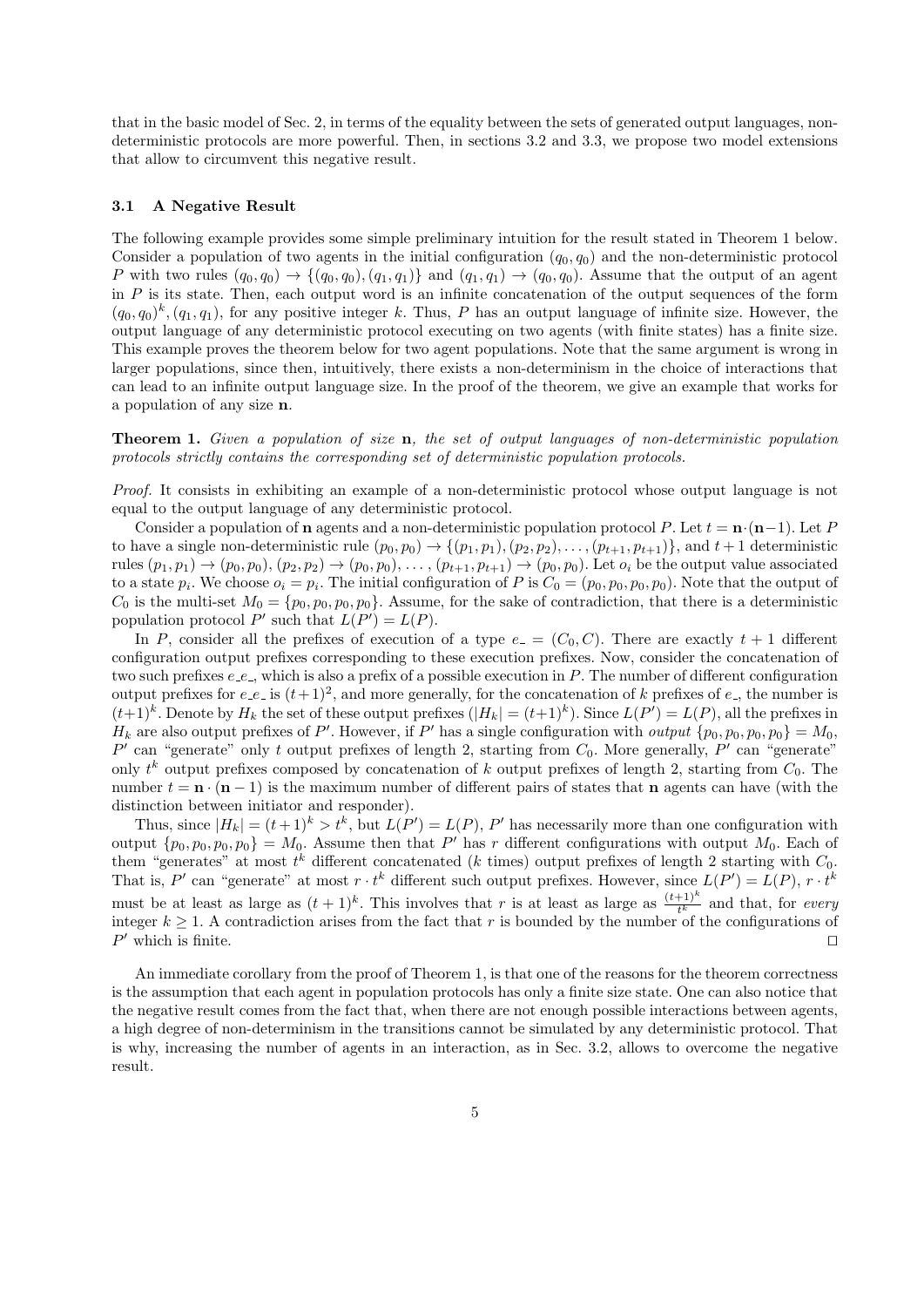### **3.2 Equality with Interactions of More than Two Agents**

One way to increase the degree of non-determinism through the interactions of agents is to consider a more general population protocol model, where the interactions concern more than only two agents. The issue of considering such a generalization was raised already in [2], but to our knowledge, it was not dealt in the literature in the context of non-deterministic protocols as in this work.Thus, to obtain the desired equality of output languages, we consider interactions involving more than two agents. Roughly, the idea is to assign a different integer from [1*, d*] to each agent, where *d* is the degree of non-determinism of the given nondeterministic protocol. Then, we simulate deterministically the  $k^{th}$   $(k \in [1, d])$  choice of a non-deterministic transition between two agents *u* and *v*, by an interaction between three agents *u*, *v* and an agent holding the integer *k*.

Let us denote by  $PP_k$  the model of population protocols in which possible interactions are between  $k$ agents or less. The definition of  $PP_k$  follows the definition of the basic model of population protocols in Sec. 2. However, for  $PP_k$ , we should generalize the definition of the transition function  $\delta$  and the notion of initiator and responder. During an interaction of  $k'$  agents,  $u_1, u_2, \ldots, u_{k'}$ ,  $2 \leq k' \leq k$ , we say that  $u_1$  is the initiator,  $u_2$  is the primary responder,  $u_3$  is the secondary responder, and so on. Now,  $\delta$  maps each element in  $Q^{k'}$ , for each  $2 \leq k' \leq k$ , to a subset of  $Q^{k'}$ . We first prove the following result.

**Theorem 2.** *Consider a non-deterministic population protocol P*<sup>1</sup> *with the degree of non-determinism d. Let*  $\hat{A}$ *, be any population with*  $n \geq d+2$  *and a complete interaction graph. Given a protocol*  $P_1$  *executing on*  $\hat{A}$  *in* PP<sub>2</sub> (the basic model of Sec. 2), there exists a deterministic population protocol  $P_2$  executing on  $\hat{A}$  in  $PP_3$  *(with*  $d + 2$  *non-uniform initial states)*<sup>5</sup> *and generating the same output language as*  $P_1$ .

The proof consists in, first, constructing for any population protocol  $P_1$  a deterministic population protocol  $P_2$  and then, in proving that  $L(P_1) = L(P_2)$ . Thus, we first construct  $P_2$ . As explained in Sec. 2, we assume, w.l.o.g., that all the rules of *P*<sup>1</sup> have the same degree *d* of non-determinism. The state of an agent in  $P_2$  is a couple  $[p \ c]$ , where  $p$  is a state of  $P_1$   $(p \text{ is the projection of } [p \ c]$  on  $P_1$ , denoted  $\Pi_{P_1}([p \ c]) = p$ , and *c* is an input value of  $P_2$  which is an integer in  $[1, m]$ ,  $m = d + 2$ . The purpose of *c* is to serve as a *switch* value to decide deterministically, in  $P_2$ , on a transition of a non-deterministic rule of  $P_1$ . For every initial configuration  $C_0$  of  $P_1$ , there is one initial configuration  $C'_0$  of  $P_2$  such that  $\Pi_{P_1}(C'_0) = C_0$ . We make an important assumption about the input value *c*. During an execution, each value in [1*, m*] is the input value *c* of at least one agent (in all this section, we assume  $n \geq m$ ). The output of the state  $[p \ c]$  in  $P_2$  is the output of p in  $P_1$ . To each rule  $(p, p') \rightarrow \{(p_1, p'_1), (p_2, p'_2), ..., (p_d, p'_d)\}\$  of  $P_1$ , the construction associates three types of deterministic rules of *P*2:

- i. For *c* in [1, *d*],  $[p' c_1]$ ,  $[p' c_2]$ ,  $[q c]$ )  $\rightarrow$   $([p_c c_1]$ ,  $[p'_c c_2]$ ,  $[q c]$ )
- ii. For  $c_1$  in [1, d],  $[p' c_1]$ ,  $[p' c_2]$ )  $\rightarrow ( [p_{c_1} c_1], [p'_{c_1} c_2])$
- iii. For c in  $\{d+1, d+2\}$ ,  $([p \ c_1], [p' \ c_2], [q \ c]) \rightarrow ([p_{c_2} \ c_1], [p'_{c_2} \ c_2], [q \ c])$

The intuition behind the rules of  $P_2$  is, for any pair of states  $(p_2, p'_2)$  with  $\Pi_{P_1}(p_2, p'_2) = (p, p')$ , to be able to simulate any possible transition in the set  $\delta(p, p')$  of  $P_1$ , and this by executing only *one* transition of  $P_2$ . For obtaining the equality of output languages, it is important to be able to execute exactly one transition for this purpose.<sup>6</sup> Thus, the rule of type i. serves to execute a projected transition  $(p, p') \stackrel{(u,v)}{\rightarrow} (p_c, p'_c)$ , for two agents *u, v*, in the case where there exists another agent holding the switch input value *c*. Otherwise, the rules of type ii. and iii. are provided for the case where the same "needed" switch value is unique and held either by the initiator or by the primary responder (respectively). Below, we prove the equality of the output languages of  $P_1$  and  $P_2$ . For that, we first prove the following basic lemma that actually validates

the intuitive ideas explained above.

<sup>&</sup>lt;sup>5</sup> Note that this assumption cannot be used to assign identifiers to agents, if  $\mathbf{n} \gg d+2$ . As for population protocols, it is generally assumed that  $\mathbf{n} \gg |Q|$ , that implies that  $\mathbf{n} \gg d+2$ . In any case, we show in the sequel (Sec. 4.1) that this assumption can be dropped to obtain a weaker property of inclusion for the output languages.

 $6$  Note, however, that by changing the model definitions, e.g., for the output words of a protocol, as in Sec. 3.3, it is possible to drop this requirement when still having the equality of output languages for non/deterministic protocols.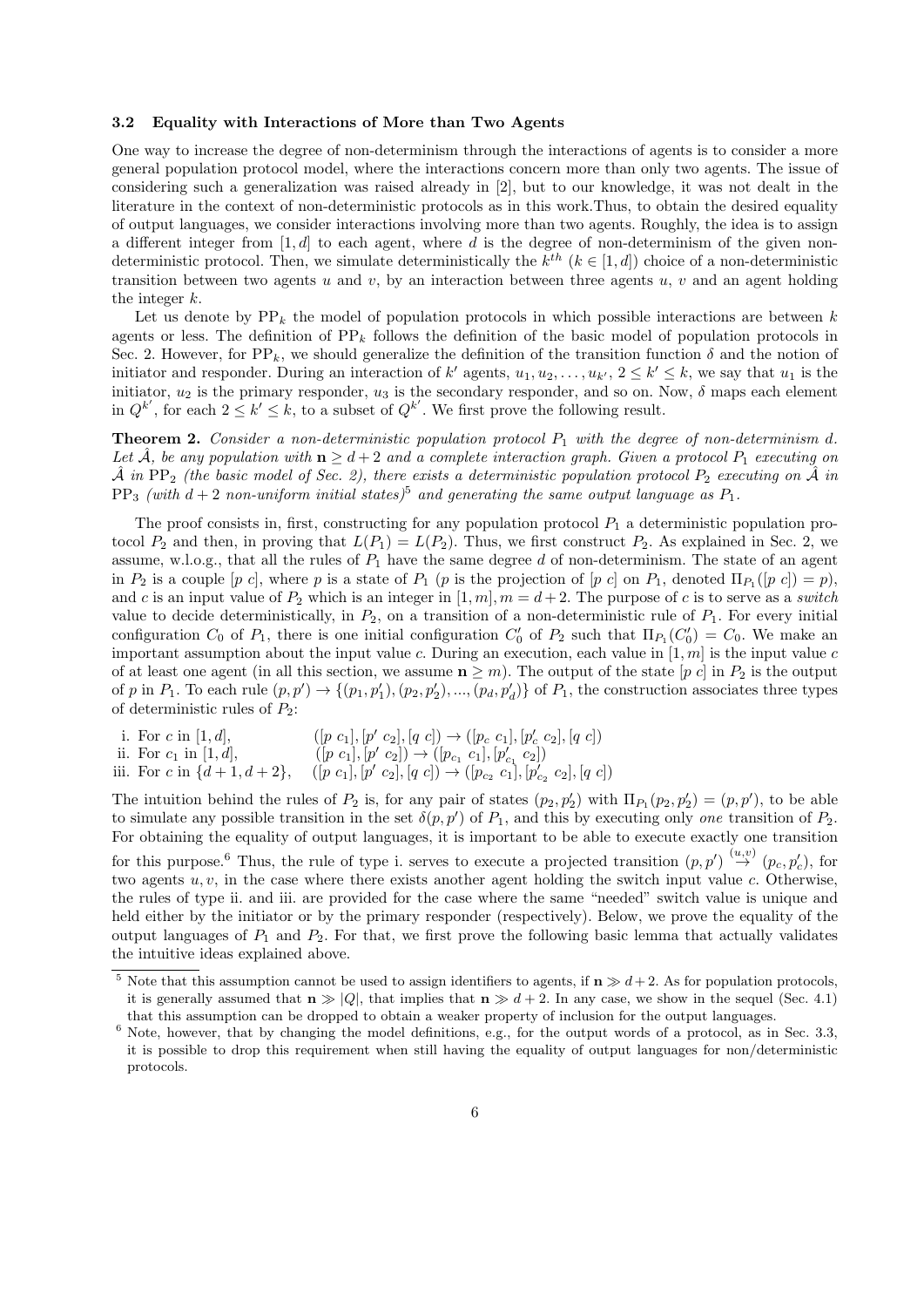**Lemma 1.** *Let C*<sup>2</sup> *be a configuration of the deterministic protocol P*<sup>2</sup> *given by the construction above. Let*  $C_1 = \Pi_{P_1}(C_2)$  and let  $C'_1$  be any configuration of  $P_1$  such that  $C_1 \to C'_1$ . Then, there exist a configuration  $C'_2$  *of*  $P_2$  *and*  $C_2 \to C'_2$  *such that*  $C'_1 = \Pi_{P_1}(C'_2)$ *.* 

*Proof.* Let  $C'_1$  be reachable from  $C_1$  by executing a transition  $(p, p') \rightarrow (p_i, p'_i)$ , corresponding to the *i*<sup>th</sup> choice in  $\delta(p, p')$ . As  $C_1$  is a projection of  $C_2$ , in  $C_2$ , there are two agents, one in a state  $[p \ c_p]$ , and another one in a state  $[p' c_{p'}]$ . If  $c_p = i$ , then applying rule ii. of  $P_2$ , in configuration  $C_2$ , gives a configuration  $C'_2$  whose projection is  $C'_{1}$ . Otherwise, if  $c_{p'} = i$ , then, by the construction of  $P_{2}$ , there are at least two agents with switch value equal to either  $d+1$  or  $d+2$ . Then, rule iii. can be applied in  $C_2$ , which results in configuration  $C'_{2}$  whose projection is  $C'_{1}$ . In case neither  $c_{p}$ , nor  $c_{p'}$  is equal to *i*, there is at least one additional agent with a switch value equal to *i*. Then, rule i. can be applied in  $C_2$ , which results in configuration  $C'_2$  whose projection is  $C'_1$ . Thus, in all cases,  $C'_2$  is reachable from  $C_2$ .  $\Box$ 

*Proof* (of Theorem 2). To prove the theorem, we first show that given any globally fair execution  $e_2$  of  $P_2$ , its projection  $e_1 = \Pi_{P_1}(e_2)$  is a globally fair execution of  $P_1$  and thus the output word of  $e_2$  is in the output language of  $P_1$ . Then, we show that for every globally fair execution  $e_1$  of  $P_1$ , there is a globally fair execution of  $P_2$  whose projection on  $P_1$  is  $e_1$  and thus, the output word of  $e_1$  is in the output language of  $P_2$ .

Thus, let  $e_2$  be a globally fair execution of  $P_2$ . The projection  $e_1 = \Pi_{P_1}(e_2)$  is an execution of  $P_1$ , since, by construction, the projection of each transition of  $P_2$  is a transition of  $P_1$ . In the following, we show that  $e_1$ is globally fair. Let  $C_1$  be a configuration of  $P_1$  appearing infinitely often in  $e_1$ , and let  $C'_1$  be a configuration reachable in one step from  $C_1$ ,  $C_1 \rightarrow C'_1$ . Then, since  $e_1$  is the projection of  $e_2$ , there are infinitely many configurations appearing in  $e_2$ , whose projection is  $C_1$ . Thus and by the finiteness of the states of the agents, there is such a configuration  $C_2$ , appearing infinitely often in  $e_2$ . By Lemma 1, a configuration  $C_2'$  of  $P_2$ whose projection is  $C'_1$  is reachable from  $C_2$  in one step. As  $e_2$  is globally fair,  $C'_2$  appears infinitely often in  $e_2$ . Thus  $C'_1$  appears infinitely often in  $e_1$ . That proves that  $e_1$  is globally fair.

Now consider a globally fair execution  $e_1$  of  $P_1$ . Consider the prefix of  $e_1$  of length  $r$ ,  $e_1^r$ , for some integer  $r \geq 1$  and assume (by induction on *r*) that there exists a segment  $e_2^r$ , prefix of an execution of  $P_2$ , with projection  $e_1^r$  on  $P_1$  (the basis of the induction, for  $r = 1$ , holds by construction). Assume that  $e_1^{r+1} = (e_1^{r-1}, C_1, C_1')$  and  $e_2^r = (e_2^{r-1}, C_2)$ . By Lemma 1, a configuration  $C_2'$  of  $P_2$  whose projection is  $C_1'$  is reachable from  $C_2$  in one step. Thus, there is a prefix of an execution of  $P_2$ ,  $e_2^{r+1}$ , whose projection on  $P_1$  is  $e_1^{r+1}$ . Thus, by induction, an execution  $e_2$  whose projection is  $e_1$  can be built. As  $e_1$  is globally fair and as the switch values are constant,  $e_2$  is also globally fair.  $□$ 

The result of Theorem 2 can be generalized for any *k*.

**Theorem 3.** *Consider any population*  $\hat{\mathcal{A}}$  *with*  $\mathbf{n} \geq d + k^2$  *and complete interaction graph. For any non*deterministic population protocol on  $\hat{A}$  in PP<sub>k</sub>, there exists a deterministic population protocol on  $\hat{A}$  in  $PP_{k+1}$  *(with*  $d + k^2$  non-uniform initial states) with the same output language.

*Proof Sketch*. For the general case, we propose two kinds of transformation protocols in PP*k*+1. One, denoted *P*<sub>3</sub>, is a generalization of the protocol *P*<sub>2</sub> (given above for  $k = 2$ ). Thus, in *P*<sub>3</sub>, for any  $k > 1$ ,  $m = d + k<sup>2</sup>$ . During any execution, each value in  $[1, m]$  is the input value *c* of at least one agent. To each rule of  $P_1$ ,

 $(p_1, p_2, \ldots, p_{k'}) \rightarrow \{(p_{11}, p_{12}, \ldots, p_{1k'}), (p_{21}, \ldots, p_{2k'}), \ldots, (p_{d1}, \ldots, p_{dk'})\}\$ , for  $2 \leq k' \leq k$ , the construction associates two types of deterministic rules of *P*3:

- i. For *c* in [1*, d*],
- $([p_1 \ c^1], [p_2 \ c^2], \ldots, [p_{k'} \ c^{k'}], [q \ c]) \rightarrow ([p_{c1} \ c^1]), [p_{c2} \ c^2], \ldots, [p_{ck'} \ c^{k'}], [q, c])$
- ii. For *c* in  $[d + x \cdot k + 1, d + x \cdot k + k]$  and for any integer  $x, 0 \le x \le k'$ ,
- $([p_1 \ c^1], [p_2 \ c^2], \ldots, [p'_k \ c^k'], [q \ c]) \rightarrow ([p_{c^{x_1}} \ c^1], [p_{c^{x_2}} \ c^2], \ldots, [p_{c^{x_k'}} \ c^k'], [q \ c])$

Another transformation protocol to simulate the non-deterministic protocol  $P_1$ , denoted  $P'_3$ , differs from  $P_3$ by the value of *m*, the conditions on the inputs and by the transition function  $\delta$ . Thus, for  $P'_3$ ,  $m = d$ . During any execution, each value in  $[1, m]$  is the input value c of at least  $k + 1$  agents. To each rule of  $P_1$ ,  $(p_1, p_2, \ldots, p_{k'}) \rightarrow \{(p_{11}, p_{12}, \ldots, p_{1k'}), (p_{21}, \ldots, p_{2k'}), \ldots, (p_{d1}, \ldots, p_{dk'})\}\$ , for  $2 \leq k' \leq k$ , the construction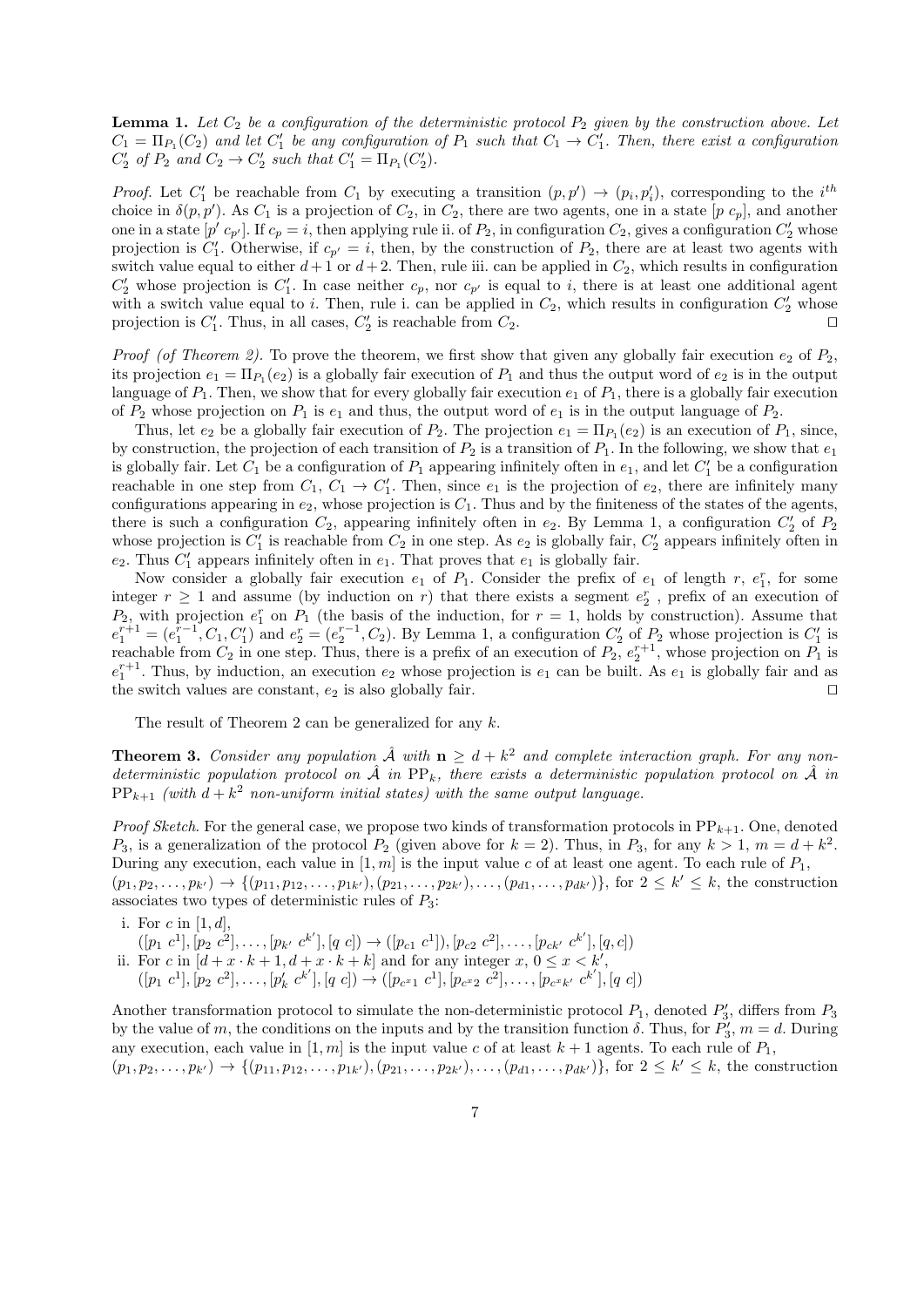associates the following deterministic rule of  $P'_{3}$ :

 $([p_1 \ c^1], [p_2 \ c^2], \ldots, [p_{k'} \ c^{k'}], [q \ c]) \rightarrow ([p_{c1} \ c^1], [p_{c2} \ c^2], \ldots, [p_{ck'} \ c^{k'}], [q \ c])$ . To see the correctness of the transformations, notice that Lem. 1 holds also for  $P_3$  and  $P'_3$ . That is, given any configuration  $C_3$  of the transformed protocol  $(P_3 \text{ or } P'_3)$  and its projection  $C_1$  on  $P_1$ , for any  $C'_1$  such that  $C_1 \rightarrow C'_1$ , there exists a configuration  $C'_3$  such that  $C_3 \to C'_3$ , and  $C'_1 = \Pi_{P_1}(C'_3)$ . The rest of the correctness proof follows the proof of Theorem 2.<sup>7</sup> *⊓⊔*

### **3.3 Equality by Simulation with Empty Outputs**

Theorem 1 states that there is no *Rabin and Scott*-like construction for population protocols, at least with the original definitions of [5, 6]. We note that the negative property strongly depends on the definition of what an output value can be. We think this definition can be changed, without reappraisal of the basic model of population protocols. In the sequel, we investigate the way of modifying the definition of the output of a configuration, in order to get an equivalence result for the output languages. The idea we develop is to consider an *empty output*  $\epsilon$  for a configuration, serving as an identity element in the monoid generated by output values of configurations. That is, we allow the empty output  $\epsilon$  to be a possible output value for a configuration such that for any segment of an output word  $o, (o, \epsilon) = (\epsilon, o) = o$ .

Intuitively, this idea of introducing empty outputs in the model can be helpful in the following way. For instance, assume that agents, in the deterministic protocol (simulating the non-deterministic one), hold different integers used as a switch to indicate one of the possible non-deterministic choices. These switch values can be changed by the protocol. A problem arises when an agent  $u$  in a state  $p$ , holding the switch value *c*, interacts with an agent *v* in a state *q*, but the non-deterministic choice  $c'$  has to be simulated to obtain a specific output word (to obtain equality of output languages with the non-deterministic protocol). In this situation, one would like to perform some transitions (called *null-transitions*, in the sequel) to obtain a configuration where the switch value  $c'$  is in  $u$  and the rest of the states of  $u$  and  $v$  stays unchanged. However, the outputs of the intermediary configurations reached by these null-transitions are repetitions of the same value. This may result in an output word that is not in the output language of the corresponding non-deterministic protocol. With empty outputs, it is possible to remove such repetitions of the same output and obtain the equality of the output languages. Notice that a difficulty comes from the fact that the same configuration can be reached either by a null or a non-null-transition. In the first case, it is required to output the empty output, but not in the second.

**Theorem 4.** *In terms of generated output languages, the non-deterministic and the deterministic population protocols are equivalent in the model allowing empty outputs for configurations.*

To prove the theorem, we present a general technique to transform the rules of *any* non-deterministic population protocol  $P_1$  into the deterministic rules of a population protocol  $P_3$ , in the model with empty outputs. Next, we prove that  $L(P_1) = L(P_3)$  (see Theorem 5). The transformation we propose, denoted *D*, takes as an input a protocol  $P_1$  and another deterministic transformation  $D'$ . It is required that  $D'$  applied to *P*1, denoted *D′* (*P*1), results in a deterministic protocol *P*<sup>2</sup> satisfying conditions defined in Property 1 below. We write  $P_2 = D'(P_1)$  and  $P_3 = D(D'(P_1))$ . In the sequel, we show that there exists such a transformation  $D'$ , e.g., the transformation presented in [5] (see Lem. 4). Recall that this transformation (in [5]) only applies to some sub-class of protocols and does not provide the equality of languages for non/deterministic protocols even for this sub-class.

We use the following definitions to state Property 1 and to define *D*. Let *P* and *P ′* be two protocols with sets of states Q and  $Q \times Q''$  respectively, for some set Q''. A transition t of P',  $(p,q) \to (p',q')$ , is called a  $(P - q')$ *f*/*null-transition, if*  $(p, q) \neq (p', q')$ *, but*  $\Pi_P(p, q) = \Pi_P(p', q')$ *. Two consecutive and different configurations*  $C_1, C_2$  in an execution of *P*<sup> $\prime$ </sup> are called *(P-)similar*, if  $C_2$  is obtained from  $C_1$  by a *P*-null-transition (that is,  $\Pi_P(C_1) = \Pi_P(C_2)$ .

<sup>&</sup>lt;sup>7</sup> The required memory for an agent in  $P_3$  is larger than the one in  $P'_3$ . However, when  $k \ll d$ ,  $P_3$  may be more advantageous. In this case, the state space requirements for the two transformations differ only slightly, though the minimum number of agents required by  $P'_3$  may be much larger than the one of  $P_3$ .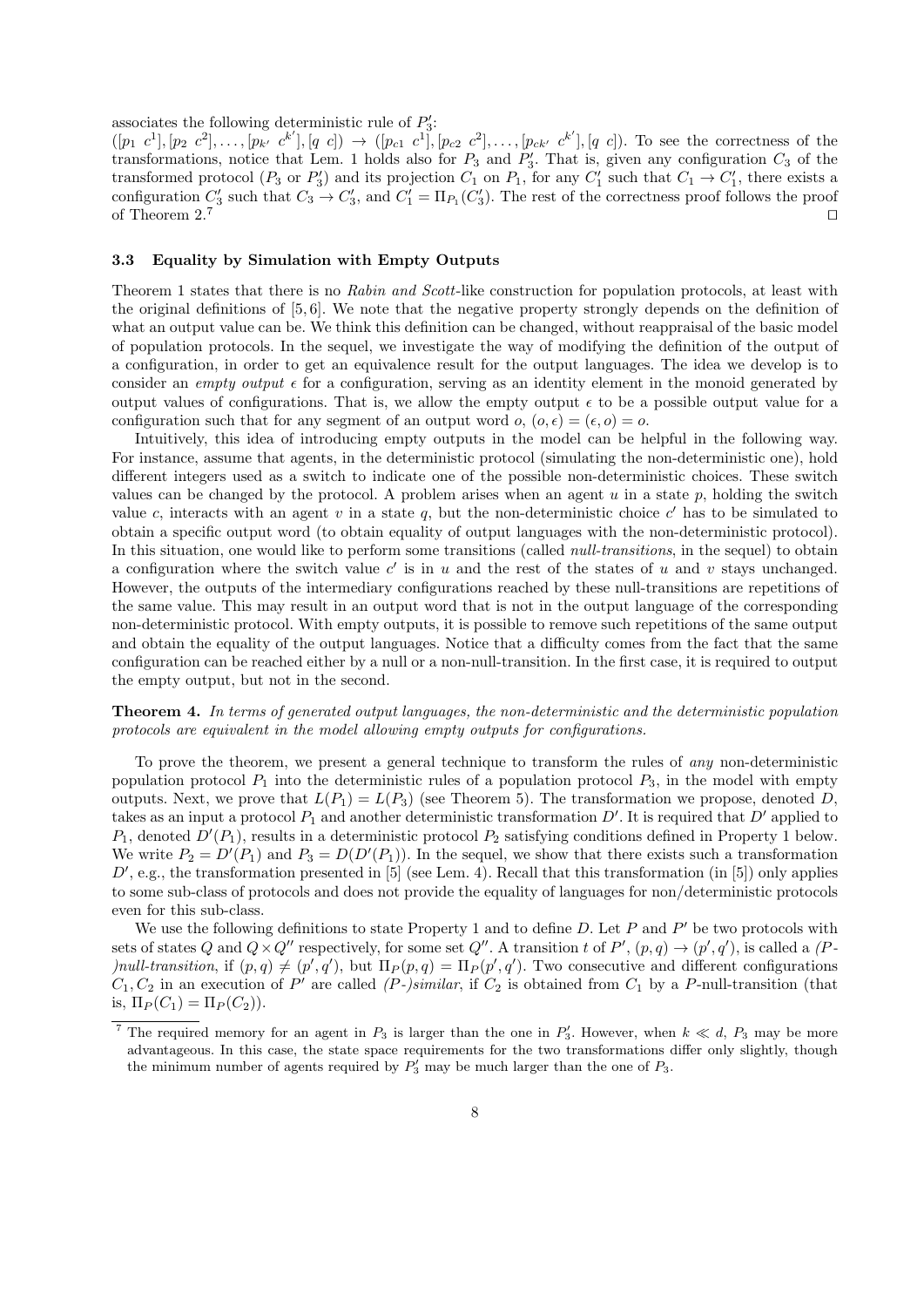*Property 1.* Let  $P_1$  be any non-deterministic population protocol with a set of states  $Q_1$ . Protocol  $P_2$  is said to satisfy Property 1, if it satisfies the following conditions:

- 1. The protocol  $P_2$  is a deterministic protocol with a set of states  $Q_1 \times Q'$ , for some set  $Q'$ . The projection of the rules of  $P_2$  on  $P_1$ , is the set of rules of  $P_1$ .
- 2. The output of a configuration *C* in  $P_2$  is the output of the configuration  $\Pi_{P_1}(C)$  of  $P_1$ .
- 3. For every initial configuration  $C_0$  of  $P_1$ , there is one initial configuration  $C'_0$  of  $P_2$  such that  $\Pi_{P_1}(C'_0) = C_0$ .
- 4. For every two configurations  $C, C'$  of  $P_2$ , if  $C \to C'$ , then  $C \neq C'$ .
- 5. Let  $C_2$  be a configuration of  $P_2$  such that  $C_1 = \Pi_{P_1}(C_2)$ . Let  $C'_1$  be a configuration of  $P_1$  such that  $C_1 \to C_1'$ . Then, there exists a configuration  $C_2'$  such that  $C_2 \overset{*}{\to} C_2'$  and  $\Pi_{P_1}(C_2') = C_1'$ . In addition,  $C_2'$ is reachable from  $C_2$  using a finite number of null transitions of  $P_2$ , except for the last transition that results in  $C_2'$ .

*Definition of the transformation D***.** The main idea of the transformation *D* is to simulate  $P_2 = D'(P_1)$ (satisfying Property 1) while eliminating the effect of the  $P_1$ -null-transitions of  $P_2$  in the output words. This is done by introducing empty outputs, for obtaining the equality of output languages. Now, we define the protocol  $P_3 = D(P_2)$ . Let  $Q_1$  and  $Q_2 = Q_1 \times Q'$  be the sets of states of  $P_1$  and  $P_2$ , respectively. Starting from *P*2, we build a deterministic population protocol *P*3, which has a lot of similarities with *P*2, but differs mainly in the definition of states (configurations) and configuration outputs. The set of states of  $P_3$  is  $Q_3 = Q_2 \times Q_2$ . Then, a configuration of  $P_3$  can be viewed as a pair  $(C^*, C)$  of configurations of  $P_2$ . For every transition (rule) of  $P_2$ ,  $(p,q) \rightarrow (p',q')$ , D associates a transition  $([p^* p], [q^* q]) \rightarrow ([p p'], [q q'])$  of  $P_3$ . Thus, iff  $C \rightarrow C'$ in  $P_2$ , then  $(C^*, C) \to (C, C')$  in  $P_3$ . In an execution of  $P_3$ , a component  $C^*$  of a configuration  $(C^*, C)$ can be viewed as the previous configuration in the corresponding execution of  $P_2$ , and  $C$  can be viewed as the actual configuration. The reason of doing that is to be able to locate  $P_1$ -similar configurations in an execution (resulting from the null-transitions in  $P_2$ ) and "eliminate" their output from the output word. Thus, the output of a configuration  $(C^*, C)$  is defined to be the empty output  $\epsilon$ , if  $C^*$  and  $C$  are  $P_1$ -similar. Otherwise, the output of  $(C^*, C)$  is the output of  $C$  in  $P_2$  (which is the output of  $\Pi_{P_1}(C)$  in  $P_1$ , by Property 1). For every initial configuration  $C_0$  of  $P_2$ ,  $(C_0, C_0)$  is the initial configuration of  $P_3$ .

**Theorem 5.** *Consider a population protocol model allowing empty outputs for configurations. Let P*<sup>1</sup> *be any non-deterministic population protocol and a protocol*  $P_2 = D'(P_1)$  *(satisfying Property 1). Let*  $P_3 = D(P_2)$ *. Then,*  $L(P_1) = L(P_3)$ *.* 

We prove the theorem by proving the following two lemmas.

**Lemma 2.** *Consider a population protocol model allowing empty outputs for configurations. Let P*<sup>1</sup> *be any non-deterministic population protocol. Let*  $P_2 = D'(P_1)$  *and*  $P_3 = D(P_2)$ *. Then, the output word of any globally fair execution of*  $P_3$  *is the output word of a globally fair execution of*  $P_1$  (*that is,*  $L(P_3) \subseteq L(P_1)$ *).* 

*Proof.* Let *E* be an (infinite) globally fair execution of *P*<sup>3</sup> and *w* its output word. In *E*, we replace any two consecutive configurations  $(C^*, C), (C, C')$ , by  $C, C'$  and a starting configuration  $(C_0, C_0)$  by  $C_0$ . Then, in the resulting sequence  $E_2$ , we replace any sequence of consecutive similar configurations by the first configuration of the sequence. Let *E′* be the resulting sequence. By the construction of *P*<sup>3</sup> and the definition of the empty output, the output word of *E'* is *w*. The projection of *E'* on  $P_1$  is an execution *e* of  $P_1$ . To prove the lemma we show that *e* is globally fair for  $P_1$  and thus, its output, which is also *w*, is an output word of  $P_1$ . Note that by construction of  $D$ ,  $E_2$  is a globally fair execution of  $P_2$ . Now, consider a configuration  $c$  of  $P_1$  appearing infinitely often in  $e$ , and assume that there is a configuration  $c'$ , reachable from  $c$  in one step. Since  $e$  is the projection of  $E'$ , there exist in  $E'$ , and then in  $E_2$ , infinitely many configurations whose projection is *c*. Since the set of configurations of  $P_2$  is finite, at least one of these configurations,  $C$ , appears infinitely often in  $E_2$ . By Property 1, condition 5, there is a configuration  $C'$  such that  $C \overset{*}{\to} C'$  using only  $P_1$ -null-transitions but the last, and such that  $c' = \Pi_{P_1}(C')$ . As  $E_2$  is globally fair, the sequence of configurations from *C* to *C'*, using only null-transitions but the last, appears infinitely often in  $E_2$ . Thus, by construction of  $e, c'$  appears infinitely often in *e*. That involves that *e* is globally fair. *⊓⊔*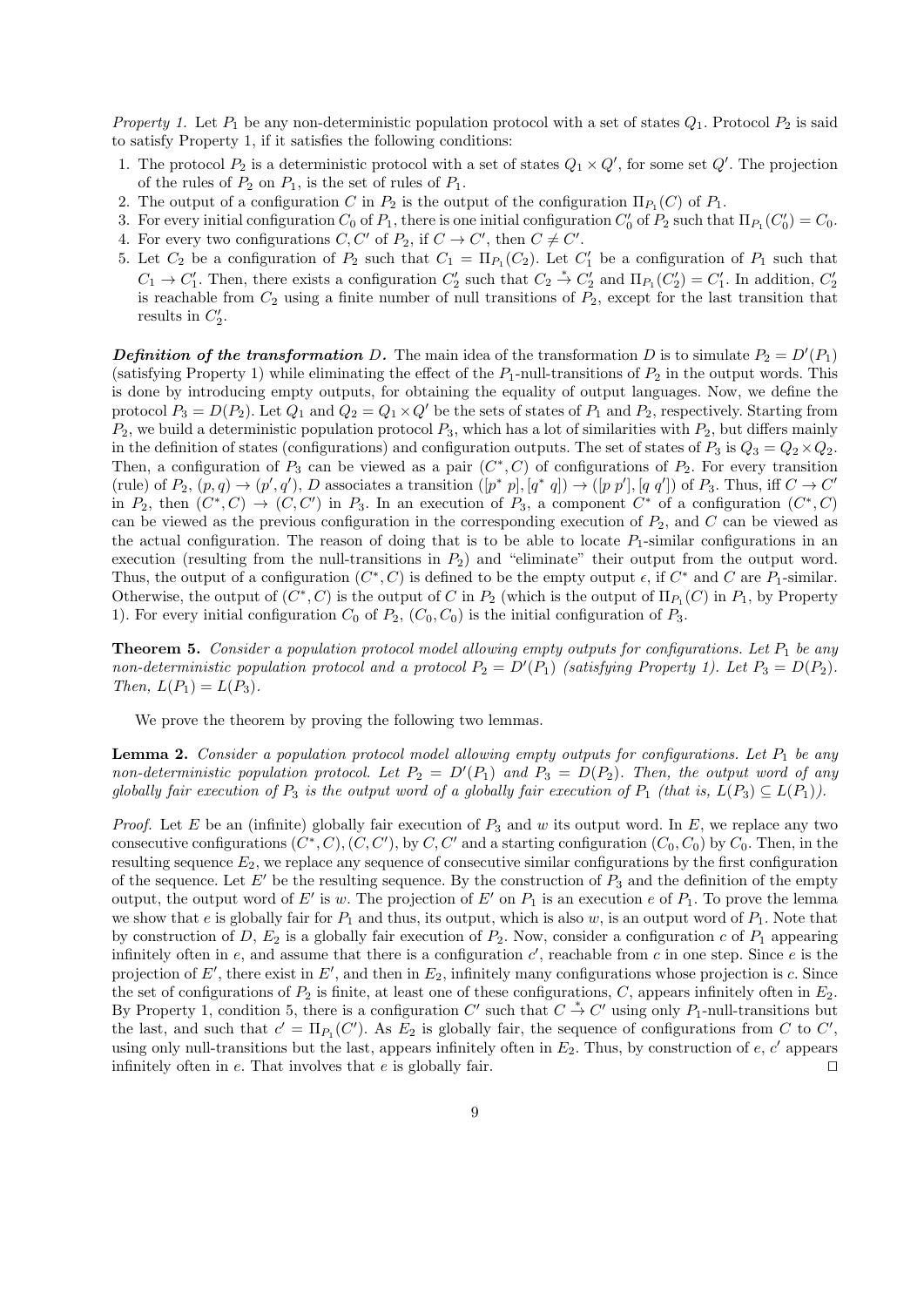Lemma 2 is sufficient for proving the inclusion of the output languages of  $P_3$  and  $P_1$ , involving that the class of problems solved by non-deterministic and deterministic population protocols is the same (when empty outputs are allowed). For proving the equality of the output languages, we need to prove the converse inclusion.

**Lemma 3.** *Consider a population protocol model allowing empty outputs for configurations. Let P*<sup>1</sup> *be any non-deterministic population protocol. Let*  $P_2 = D'(P_1)$  *and*  $P_3 = D(P_2)$ *. Then, the output word of any globally fair execution of*  $P_1$  *is the output word of a globally fair execution of*  $P_3$  *(that is,*  $L(P_1) \subseteq L(P_3)$ *).* 

*Proof.* Consider a globally fair execution  $e_1 = C_0, C_1, C_2, C_3, \ldots$  of  $P_1$ . First, we build a corresponding globally fair execution  $e_2$  of  $P_2$ . By a simple induction, and using conditions 5 and 3 of Property 1, there is  $e_2 = C'_0, e'_0, C'_1, e'_1, C'_2, \ldots$  such that  $\forall i \geq 0, e'_i$  is a finite sequence of  $P_1$ -similar configurations and  $C'_i$  $\Pi_{P_1}(C_i)$ . As  $e_1$  is globally fair and the states of  $P_2$  are finite, each  $e'_i$  can be chosen such that  $e_2$  is globally fair. Now, we build an execution  $e_3 = (C'_0, C'_0)(C'_0, C''_1)(C''_1, C''_2)(C''_2, C''_3) \dots$  of  $P_3$  such that,  $\forall i \geq 2, (C''_{i-1}, C''_i) \rightarrow$  $(C_i'', C_{i+1}'')$  in  $e_3$ , if  $C_i'' \to C_{i+1}''$  in  $e_2$ . It is easy to see that if  $e_2$  is globally fair, then  $e_3$  is globally fair. By construction of *D*, the output word of  $e_3$  is the output word of  $e_1$ . Thus, the lemma holds.  $\Box$ 

**Lemma 4.** *Given any non-deterministic population protocol P*<sup>1</sup> *and the transformation D′ presented in [5],*  $D'(P_1) = P_2$  *is a deterministic protocol satisfying Property 1.* 

*Proof.* All conditions of Property 1, except the last, trivially hold for *P*2, by the construction of *D′* in [5]. Condition 5 holds by lemmas 3.1 and 3.2 in [5] and the fact that the statements of these lemmas are achieved by executing *P*1-null-transitions only, as it is shown in their proofs. *⊓⊔*

## **4 Results about Inclusion of Output Languages**

In this section, we consider the weaker requirement of inclusion for output languages of non/deterministic protocols. As noted in the introduction, [5] gives a transformation of any strongly elastic non-deterministic population protocol into a deterministic one, whose output language is included in the output language of the former. Dropping the "elasticity" condition, without introducing empty output values, is difficult (we explain the reason for that in the appendix).

One way to solve this difficulty is to use a parameterized transformation, presented in Sec. 4.2 below. In contrast with the transformation of [5], it uses non-uniform initial states for agents and depends on the transition graph of a given non-deterministic protocol and on the population.

Another, more natural (and coherent with population protocols) way to obtain inclusion of output languages is, like in Sec. 3.2, to allow interactions with three (or more) agents. The idea is to use the secondary responder with a required switch value to be always able to execute deterministically any possible transition of the non-deterministic transition function. It appears that, when only inclusion is required (in contrast with Sec. 3.2), it is not necessary for the switch values to be initially distinct. Indeed, we provide a protocol (Protocol 1 below) that, starting from a symmetrical initial configuration, distributes the different switch values between the agents. The idea of Prot. 1 is to generalize a (circulating) leader election population protocol proposed in [1] to manage several (instead of one) leader marks (which we call here tokens). Note that Prot. 1 cannot be used to obtain equality.

### **4.1 Inclusion with Interactions of More than Two Agents**

Thus, we propose a deterministic protocol Prot. 1 that distributes tokens of  $m \, (\mathbf{n} \geq m \geq 1)$  different types (represented by integers in  $[1, m]$ ) between **n** agents. By Lem. 5 proven below, eventually, there is exactly one token of each type and every agent holds at most one token.<sup>8</sup>

It is assumed that there are at least *m* agents and that initially, each agent holds one token of each type. Note that these initial states are uniform and the protocol works in any  $PP_k$  model, for any integer  $k > 1$ .

<sup>&</sup>lt;sup>8</sup> Note that the property given by the lemma does not state that eventually the same token stays with the same agent. On the contrary, the protocol ensures that the tokens are always exchanged between the agents (lines 2-3). This makes the protocol work for populations with interaction graph of *any* topology.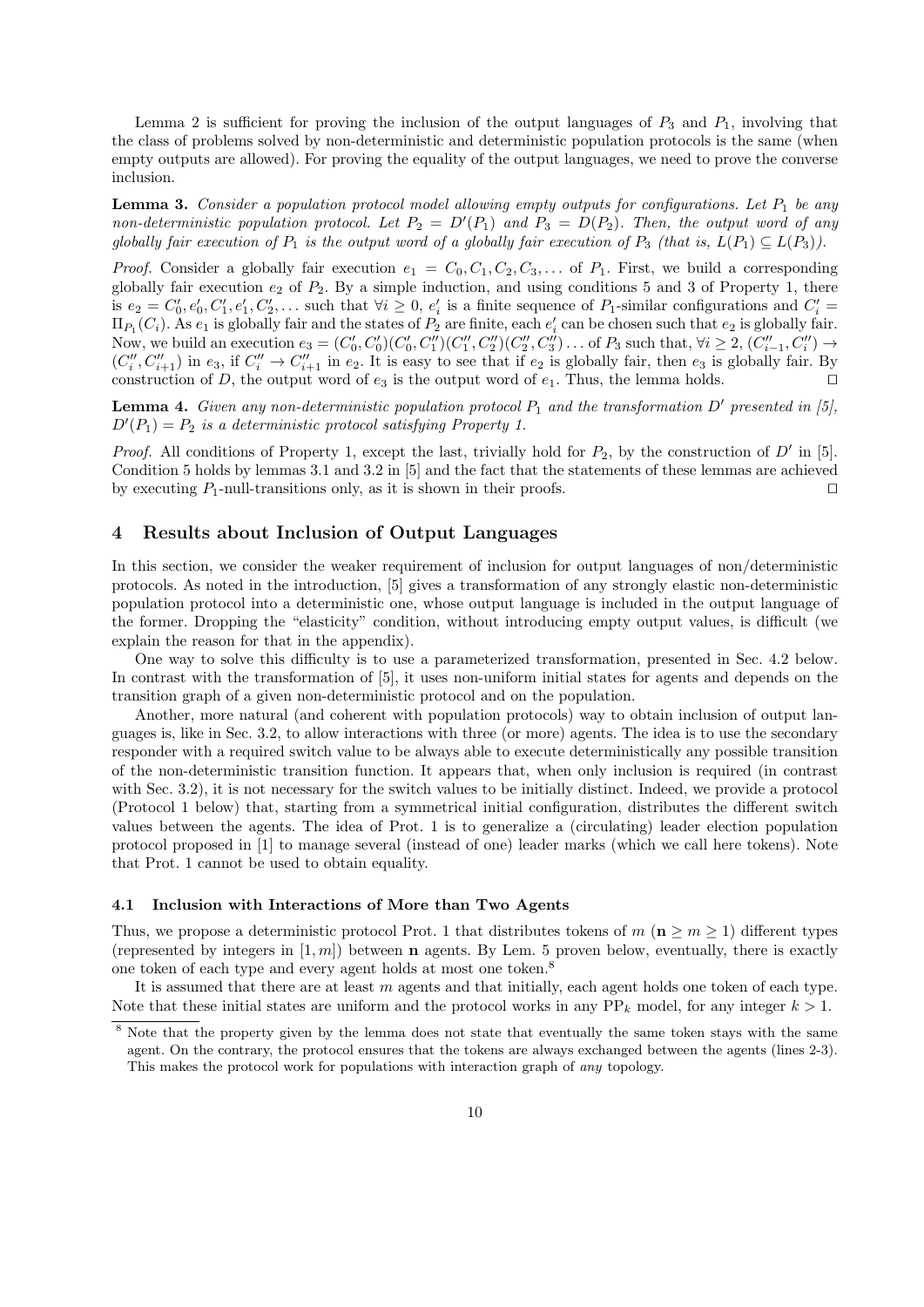#### **Protocol 1** - to distribute *m* tokens of different types between *n* agents

#### **Initialization:**

Every agent x has a set  $T_x = \{t_1, t_2, \ldots, t_m\}$  of  $m \ge 1$  different tokens. For every pair of agents  $x, y, T_x = T_y$ .

1: **when** an initiator *x* interacts with a primary responder *y* **do** 2: **if**  $(T_x \cap T_y) = \emptyset \bigwedge |T_x| = |T_y|$  then 3: *T*  $\mathcal{I}' \leftarrow T_x, T_x \leftarrow T_y, T_y \leftarrow T'$  // exchange the tokens 4: *// distribute the tokens* 5: **if**  $(T_x \cap T_y) \neq \emptyset \bigwedge (T' \leftarrow (T_x \cap T_y) = \{t'_1, t'_2, \dots, t'_{|T'|}\})$  then<br>6:  $T_y \leftarrow T_y \setminus \{t'_1, t'_2, \dots, t'_{\lceil \frac{|T'|}{2} \rceil}\}$ 7: **if**  $|T' > 1|$  **then** 8:  $T_x \leftarrow T_x \setminus \{t'_x\}$  $\{\frac{|T'|}{2}$   $|+1$ ,  $\dots$ ,  $t'_{|T'|}\}$ 9: if  $(T_x \cap T_y) = \emptyset \bigwedge (di f \leftarrow |T_x| - |T_y|) > 1 \wedge (T_x = \{t_1^x, t_2^x, \dots, t_{|T_x|}^x\})$  then 10:  $size_x \leftarrow |T_x|, size_y \leftarrow |T_y|$ 11:  $T_x \leftarrow \{t_1^x, \ldots, t_{\lceil \frac{dif}{2} \rceil + size_y}^x\}$ 12:  $T_y \leftarrow T_y \cup \{t^x_{\text{r}}\}$  $\{\frac{d}{dx}\left[\frac{di f}{2}\right]+size_{y}+1},\ldots,t_{size_{x}}^{x}\}$ 

**Lemma 5.** *Eventually, in each configuration reached by an execution of Prot. 1, there is exactly one token of each type and every agent holds at most one token.*

*Proof.* Let us denote lines 2-3 of the protocol, by action 1; lines 5-8, by action 2; and lines 9-12, by action 3. Note that, according to all the actions, the number of tokens held by an agent is non-increasing. Thus and because of the initial configuration, two interacting agents can have at most two tokens of a similar type (each agent, at most one such token). When two agents, holding tokens of a similar type, interact as initiator and primary responder, action 2 is applied. Then, exactly one of the two tokens of the similar type remains in one of the agents. No action removes a token appearing only in one of the interacting agents. Thus, there is always at least one token of type *r*, for every type  $1 \leq r \leq m$ .

Now, assume for the sake of contradiction that there are two tokens of the same type existing during an infinite suffix of some execution. However, by action 1 and the global fairness assumption, eventually, two agents, each having one of these two tokens, interact (as initiator and primary responder), and action 2 is applied. Thus, only one of these tokens remains. Then, if still at least two tokens of the same considered type exist, a similar execution repeats, until only one token of the type remains - a contradiction.

Finally, assume for the sake of contradiction that there is an agent *u* with at least two tokens in infinitely many configurations. By the paragraph above, eventually, for each type, there is at most one token of the type. Then, first, there are exactly  $m \leq n$  tokens (*u* holding at least two of them) and thus, there are some agents with no tokens. Second, only action 3 or 1 can be applied. Action 1 can only move these two tokens together from agent to agent. Then, if the tokens are still at one agent, an agent holding them, eventually interacts (by the global fairness) with an agent with no token (they interact as initiator and primary responder) and action 3 is applied. If the two tokens are still at one agent after this interaction (it can happen in case where there are more than two tokens in *u*), a similar execution repeats until the two are finally "separated" by action 3 - a contradiction. *⊓⊔*

Now, given a non-deterministic population protocol  $P_1$  in  $PP_2$  (or in  $PP_k$ , for any integer  $k > 1$ ), we build a deterministic version *PDI* of  $P_1$  (given by Protocol 2 below) such that  $L(PDI) \subseteq L(P_1)$  (see Theorem 6). That is, the deterministic protocol *PDI* solves the same problems as  $P_1$ . To build *PDI*, we combine Prot. 1 with protocol  $P_2$  (for PP<sub>3</sub>), or with its generalization  $P_3$  (for PP<sub>k+1</sub>), constructed in Sec. 3.2. In the following, either of these protocols is denoted by *P ∗* . In Sec. 3.2, *P ∗* is constructed in such a way that  $L(P_1) = L(P^*)$ . For that, in particular, non-uniform initial states are assumed by the transformations in Sec. 3.2. Here, to achieve only inclusion, we can drop this assumption with the help of Prot. 1.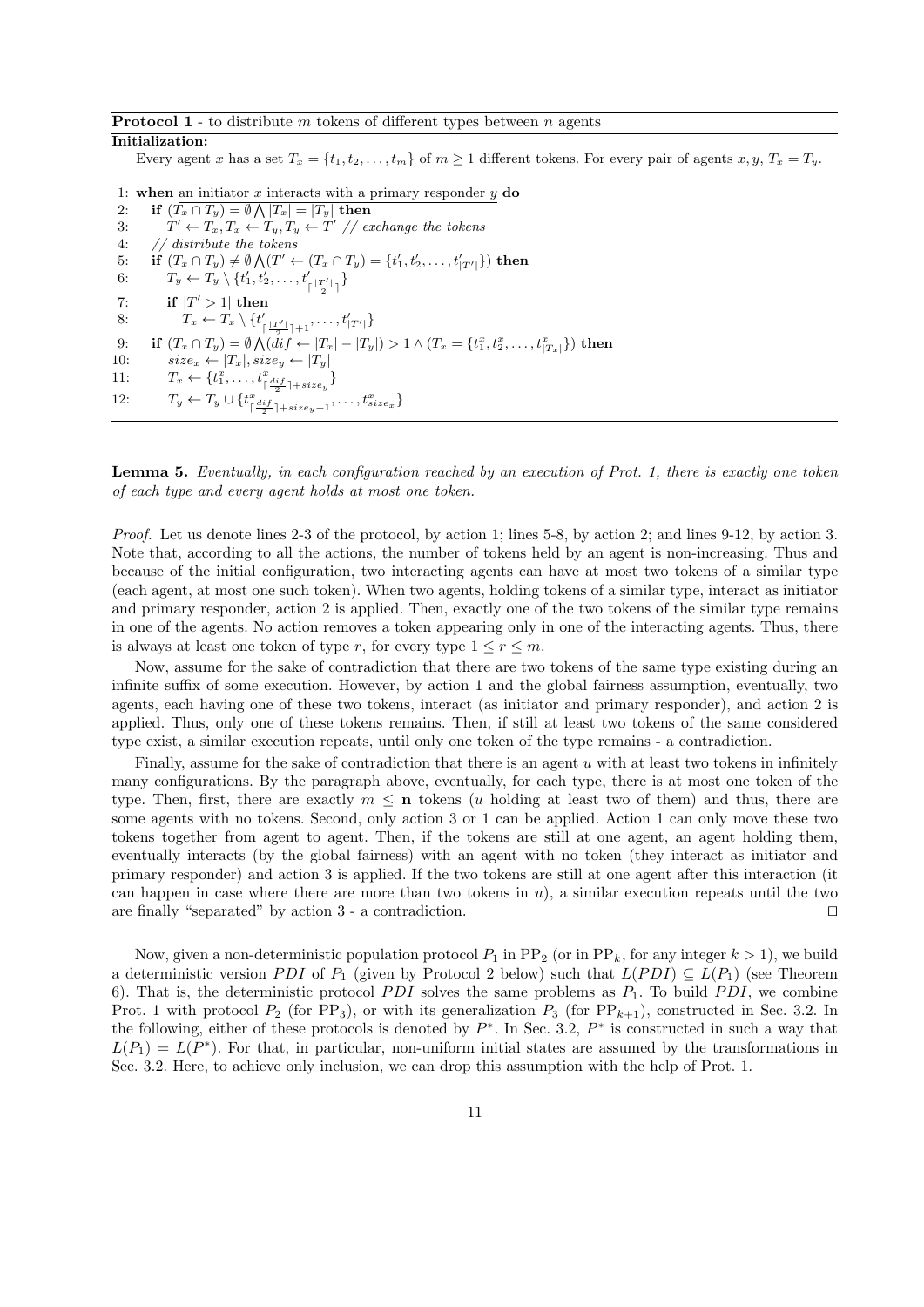Thus, the composition *PDI* is obtained by taking the Cartesian product of the state sets of Prot. 1 and *P*<sup>∗</sup>, and by updating the states for each protocol independently. The output of a configuration *C* in *PDI* is the output of the configuration  $\Pi_{P^*}(C)$  in  $P^*$ .

**Protocol 2** *PDI* - deterministic transformation in  $PP_{k+1}$  with uniform initial states

#### **Initialization:**

Initialize the variables of Prot. 1 and the switch variable  $c_x$  of  $P^*$  to 1 ( $c_x \leftarrow 1$ , for every agent  $x \in A$ ). Initialize the projection of states of *PDI* on  $P^*$  as in  $P^*$ .

1: **when** interaction occurs **do**

- 2: *⟨*execute transition of Prot. 1*⟩*
- 3: *⟨*execute transition of *P ∗ ⟩*
- 4: **for all** agent *x* in the interaction **do**
- 5: **if**  $|T_x| > 1$  then
- 6:  $c_x \leftarrow 1$ 7: **else if**  $T_x = \{t_i\}$  **then**
- 8:  $c_x \leftarrow i$

**Theorem 6.** *Consider any population*  $\hat{\mathcal{A}}$  *with*  $\mathbf{n} \geq d + k^2$  *and with complete interaction graph. Let*  $P_1$ *be a non-deterministic population protocol in*  $\text{PP}_k$  *(for any integer*  $k > 1$ *) on population*  $\hat{\mathcal{A}}$ *. Then, the protocol PDI*, given by Protocol 2, is the deterministic version of  $P_1$  on  $\hat{\mathcal{A}}$  in the model of  $PP_{k+1}$  such that  $L(PDI) \subseteq L(P_1)$ . That is, the deterministic protocol PDI solves the same problems for  $\hat{A}$ , in  $PP_{k+1}$ , as the *non-deterministic protocol*  $P_1$ *, in*  $\text{PP}_k$ *.* 

*Proof.* In the composition *PDI*,  $P^*$  reads the variables of Prot. 1 (the content of the set of tokens *T*), on each interaction (lines 5,7, Prot. 2). However, Prot. 1 neither reads, nor writes in the variables of *P ∗* . Thus, for *P DI*, the conditions of a *fair composition* [7, 9] holds, as well as Lem. 5. Thus and by line 8, eventually, the requirement of  $P^*$  on the switch values c is satisfied. That is, eventually, each value in  $[1, m]$  is the value *c* of at least one agent. Thus, *eventually*, Lem. 1 holds for the projection of *P DI* on *P ∗* . Then, by Lem. 1, exactly as in the proof of Theorem 2, one proves that given any globally fair execution  $e_4$  of  $PDI$ ,  $\Pi_{P_1}(e_4)$ is a globally fair execution of  $P_1$ . Then, the output word of  $e_4$  is in the output language of  $P_1$ .  $\Box$ 

#### **4.2 Inclusion with Parameterized Transformation**

The phenomenon described in the appendix makes difficult to prove the inclusion result by exhibiting a general transformation, in the original model of population protocols. We even conjecture that such a transformation does not exist. Thus, in this section, we present a parameterized transformation, the parameter depending on the transition graph of the non-deterministic protocol that we want to transform for a given population.

**Theorem 7.** *Given a non-deterministic population protocol*  $P_1$  *(with a set Q of states) and population*  $\hat{\mathcal{A}}$  *of* **n** *agents, there exists a deterministic population protocol*  $P_2$  *for population*  $\hat{A}$  (with a state space of  $\Omega(|Q|^{2n})$ *and using non-uniform initial states) such that*  $L(P_2) \subseteq L(P_1)$ *.* 

*Proof Sketch*. Consider the transition graph  $G(P_1, \hat{\mathcal{A}})$ . Let a *traveling salesmen walk*, TSW, be a closed path in  $G(P_1, \mathcal{A})$  that starts from the initial configuration, goes through any possible configuration at least once, and gets back to the same initial configuration. As a first step, we assume that  $G(P_1, \hat{\mathcal{A}})$  contains TSW. We consider the other case later. TSW can be viewed as a sequence of transitions denoted  $S = \sigma_1, \sigma_2, \ldots, \sigma_m$ . Note that, for each transition in TSW, the pair of interacting agents is defined. The idea is to construct a population protocol *P*2, which is forced to execute a very similar (if, in *G*, there exist several pathes to reach the same configuration). sequence of transitions *S* infinitely often.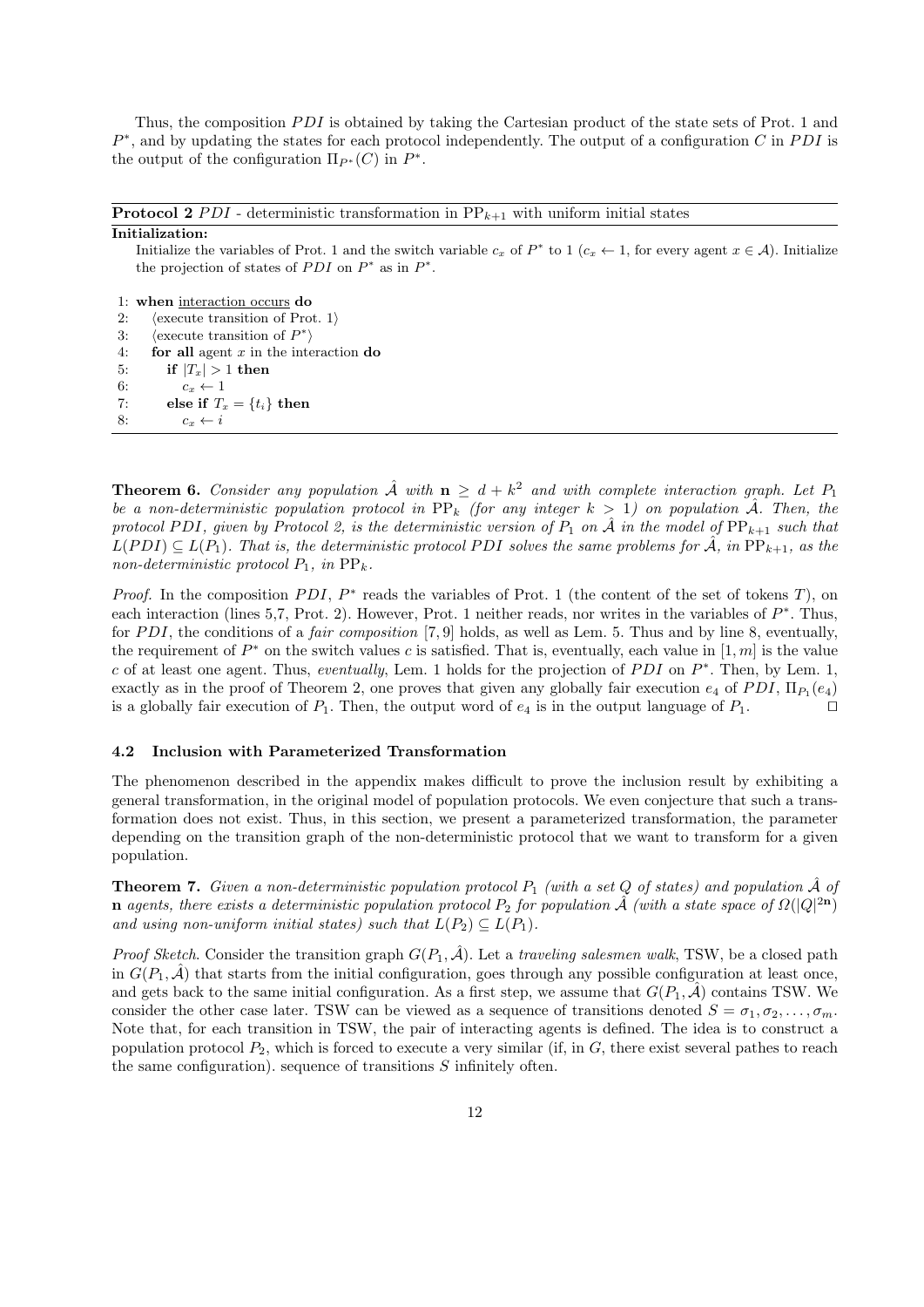The state of an agent in  $P_2$  is composed of: a state of  $P_1$ ; the sequence  $S$ ; a pointer toward one of the transitions in *S*; and for each transition in *S*, an order number and an indicator of a role (initiator/responder). An order number can be 0, which means that the agent has not to execute the corresponding transition. If the order number of the pointed transition is  $i \neq 0$ , then this transition corresponds to the  $i^{th}$  transition,  $\sigma_i =$  $(p, p') \rightarrow (q, q')$ , in *S*. Moreover, the next transition of the agent (in *P*<sub>2</sub>) is of the type  $([p \ i \dots], [p' \ i \dots]) \rightarrow$  $([q_j, \ldots], [q' k \ldots])$ . This transition can be executed only between two agents in states  $[p_i, \ldots], [p' i \ldots]$  and with appropriate role indicators. After an execution of the transition, the pointer of an agent (participated in the transition) points to the next transition to be executed. This is the next transition in *S* with a non-zero order number (transition  $j$  for initiator, and  $k$  for responder, in the example above). The pointer "moves" cyclically in *S*, ensuring an infinite execution of all the transitions in *S*.

In the initial configuration of  $P_2$ , all agents are in the initial state  $p_0$  of  $P_1$ , have the same sequence of transitions *S*, but have different pointers, different order numbers and roles. This non-uniform information can be provided to agents by, e.g., inputs. Note that in every configuration reached by an execution of  $P_2$ , every agent has a unique state and thus,  $P_2$  executes a very similar sequence of transitions in TSW.

It comes directly from the construction that the output word of any globally fair execution of  $P_2$  is the output word of an execution of  $P_1$ . So, it remains to prove that the projection on  $P_1$  of any execution of  $P_2$ is globally fair. That comes from the fact that the projection on  $P_1$  of execution of  $P_2$  reach infinitely often all the configurations in TSW, which are by definition all the infinitely often reachable configurations of  $P_1$ .

Now, consider the case where there is no TSW in  $G(P_1, \hat{\mathcal{A}})$ . As a matter of fact, this case is not very different of the previous one. If there are infinite executions, there necessarily exist a final connected component *F* (see definition in Sec. 2) which admits a TSW for *F*. Then, *P*<sup>2</sup> is built by choosing any path *f* toward *F*, and by applying the protocol above for *S* = *fF*, when the pointers in agents move on the transitions of *f* and then cyclically on *F*. *⊓⊔*

**Acknowledgments.** The authors would like to thank the reviewers for their thoughtful comments and suggestions.

## **References**

- 1. D. Angluin, J. Aspnes, M. Chan, H. Jiang, M.J. Fischer, and R. Peralta. Stably computable properties of network graphs. In *DCOSS*, pages 63–74. LNCS 3560, 2005.
- 2. D. Angluin, J. Aspnes, Z. Diamadi, M. J. Fischer, and R. Peralta. Computation in networks of passively mobile finite-state sensors. In *PODC*, pages 290–299, 2004.
- 3. D. Angluin, J. Aspnes, Z. Diamadi, M. J. Fischer, and R. Peralta. Computation in networks of passively mobile finite-state sensors. *DC*, 18(4):235–253, 2006.
- 4. D. Angluin, J. Aspnes, D. Eisenstat, and E. Ruppert. The computational power of population protocols. *DC*, 20 (4):279–304, 2007.
- 5. D. Angluin, J. Aspnes, M. J. Fischer, and H. Jiang. Self-stabilizing population protocols. *TAAS*, 3(4), 2008.
- 6. M. Fischer and H. Jiang. Self-stabilizing leader election in networks of finite-state anonymous agents. In *OPODIS*, pages 395–409, 2006.
- 7. T. Herman. *Adaptivity through Distributed Convergence. (Ph.D. Thesis)*. University of Texas at Austin, 1991.
- 8. M. O. Rabin and D. Scott. Finite automata and their decision problems. 3(2):114, 1959.
- 9. G. Tel. *Introduction to Distributed Algorithms (2nd ed.)*. Cambridge University Press, 2000.